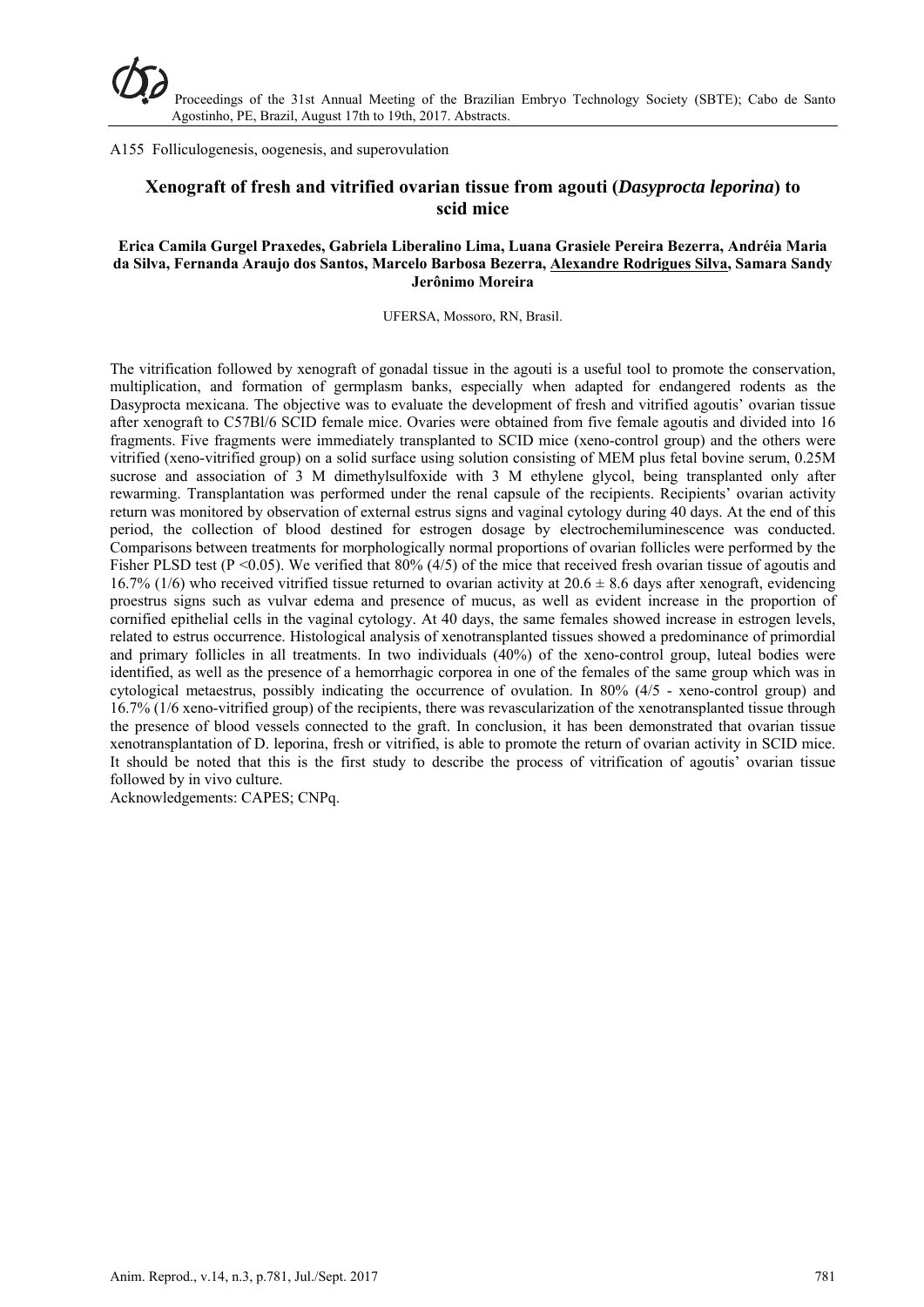A156 Folliculogenesis, oogenesis, and superovulation

# **Characterization of cystic ovarian condition in Nelore (***Bos Indicus***) cows used as oocyte donors**

## **Otavio Augusto Faria<sup>1</sup> , Luzia Renata Oliveira Dias<sup>2</sup> , Luiz Gustavo Bruno Siqueira3 , João Henrique Moreira Viana<sup>1</sup>**

<sup>1</sup>EMBRAPA Cenargen, Brasilia, DF, Brasil; <sup>2</sup>UNB, Brasilia, DF, Brasil; <sup>3</sup>EMBRAPA Gado de Leite, Juiz de Fora, MG, Brasil.

Repeated ultrasound-guided follicle aspiration (OPU) may alter follicular dynamics in oocyte donors (Viana et al. 2010), probably due to changes in LH/FSH releasing patterns. Moreover, donors cows usually undergo frequent hormonal treatments to synchronize follicular wave emergence and are prone to become obese, both risk factors for the development of endocrine misbalance and, consequently, cystic ovarian disease (COD). Thus, the aim of this study was to characterize COD in Nelore (Bos indicus) cows previously used as oocyte donors. Cows (n=16) were selected based on records indicating recurrent occurrence of COD and lack of response to conventional treatments. The average weight and body condition score were 615.9±11.5 Kg and 4.0±0.1, respectively. Weekly transrectal ultrasonography was performed to evaluate the number of follicles and distribution among size classes, endometrial thickness, and clinical presence of mucometra (scored in a scale of 0 to 3). Non-pregnant, cyclic Nelore cows from the same herd (Controls) were used as a reference of physiological distribution of follicle population among size classes. Results are shown as mean±SEM. The average diameter of the largest follicle in cows with COD was 20.6±0.6 mm, larger than the usual maximum diameter of ovulatory follicles in Nelore (17.0 mm, Sartori et al. 2011), but smaller than the classic reference value to determine follicular cysts in Bos taurus (25 mm). However, 37.5 % (6/16) of donor cows did not have a follicle larger than 17 mm in at last one exam. When compared to controls, donor cows with COD had a greater number  $(3.6\pm0.2 \text{ vs } 0.9\pm0.1, \text{ P}<0.001)$  of follicles larger than the maximum diameter reported for the dominant follicle at deviation in Nelore (8 mm) and a lesser number (16.4±1.1 vs 23.5 $\pm$ 2.6, P<0.01) of small follicles ( $\leq$ 4.9mm). Follicular population was negatively correlated both to the size of the largest follicle and the number of follicles  $\geq$ 7.9 mm (R= -0.44 and -0.36, respectively; P<0.01). There was no difference in endometrial thickness between groups  $(4.4\pm 0.2 \text{ vs } 4.1\pm 0.2 \text{ mm}; P>0.05)$ . In cows with follicular cysts, however, endometrial thickness was negatively correlated to the amount of mucus in the uterine lumen  $(R=0.71)$ . In summary, our results suggest that: 1) classification of follicular cysts must consider the expected range of follicular diameter in each breed; 2) COD in oocyte donors is characterized not only by ovulation failure and persistent dominant follicles, but also by an abnormal distribution of follicle population of distinct size classes; 3) COD decreases the average number of follicles on the ovaries of oocyte donors and, consequently, may compromise the outcome of OPU/IVEP.

Acknowledgements: Embrapa and Fapemig.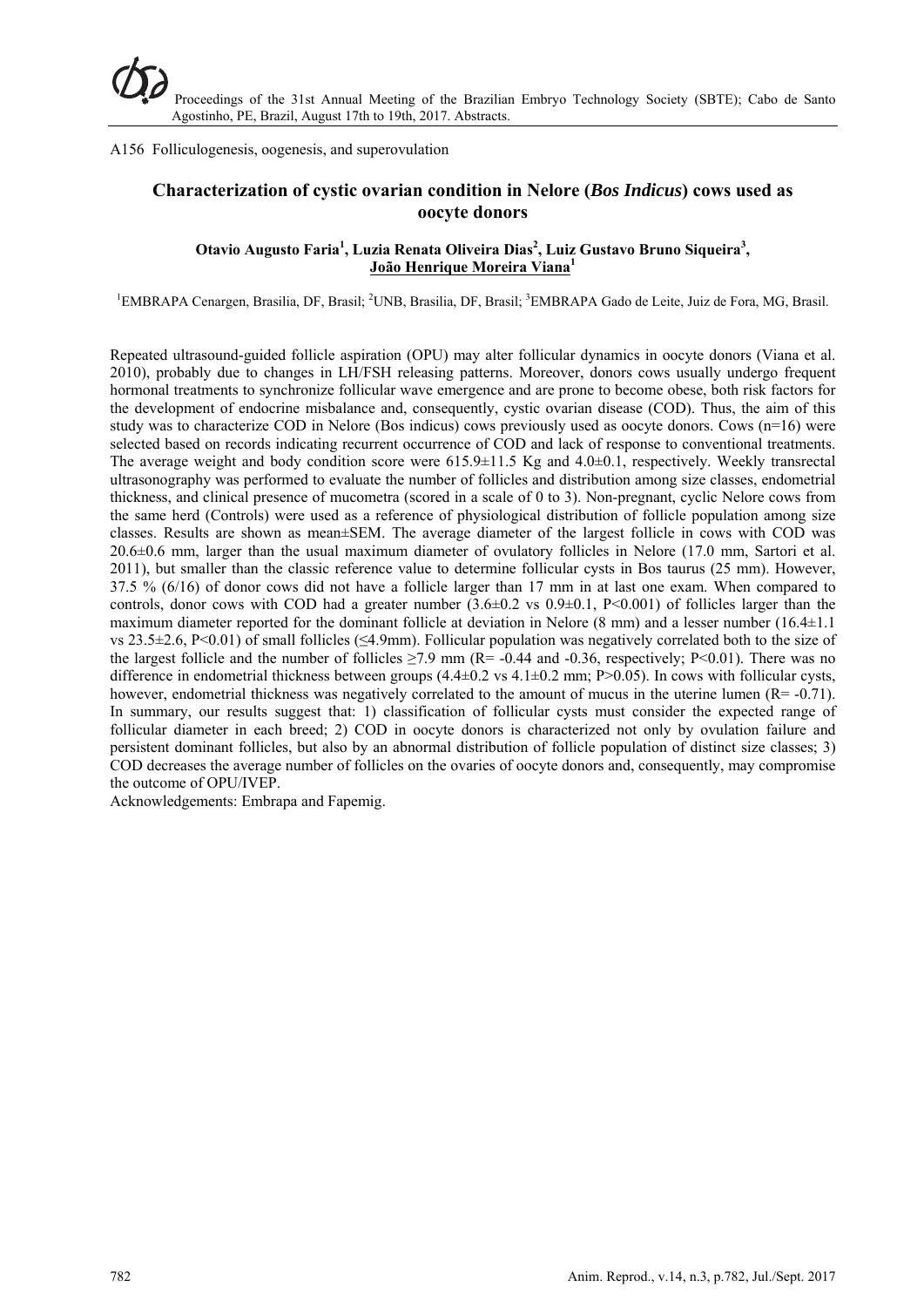A157 Folliculogenesis, oogenesis, and superovulation

# **Ovarian superstimulation increases oviductal estradiol and upregulates genes involved with gamete interaction**

### **Patrícia Kubo Fontes1 , Rafael Augusto Satrapa<sup>2</sup> , Eduardo Montanari Razza<sup>1</sup> , Antonio Guilherme Pupulim<sup>3</sup> , Marcelo Fabio Gouveia Nogueira<sup>1</sup> , Ciro Moraes Barros1 , Anthony César Souza Castilho<sup>4</sup>**

<sup>1</sup>Universidade Estadual Paulista (UNESP), Botucatu, SP, Brasil; <sup>2</sup>Universidade Federal do Acre - UFAC, Acre, AC, Brasil; <sup>3</sup>Contra Universidade Costa Paulista UNOESTE, Prosident Centro Universitário Cesumar - UNICESUMAR, Maringá, PR, Brasil; <sup>4</sup>Universidade do Oeste Paulista - UNOESTE, Presidente Prudente, SP, Brasil.

P-36 protocol for ovarian superstimulation (OVS) using FSH was designed and later adapted for P-36/eCG to increase embryo viability due to the dual action of eCG on FSH and LH receptors (FSHR and LHCGR). Several oocytes are transported into oviduct during OVS, where they are fertilized and take the initial steps towards embryo development until transfer. The present study aimed to analyze the effect of OVS on steroids concentration in the oviduct and on the abundance of mRNA encoding genes related to gamete interaction and hormonal actions. Fifteen Nelore cows (n=5/group) were divided in three experimental groups: non-superstimulated (control) or submitted to two OVS protocols (P-36 or P-36/eCG). At 12h before endogenous LH surge, the ipsilateral oviduct (control cows) and a random oviduct (OVS cows) were collected to quantify the local concentration of E2 and P4. Total RNA was extracted and reverse transcribed from each segment (infundibulum, ampulla and isthmus). Relative RT-qPCR was performed using Power Sybr Green system with bovine-specific primers. The mRNA abundance of genes described as modulators for gamete interaction: Alfa-L-Fucosidase (*FUCA1* and *FUCA2*), Oviductal Glicoprotein 1 (*OVGP1*) and Heat Shock Protein Family A Member 5 (*HSPA5*); and also genes involved with endocrine control (*ESR1*, *ESR2*, *PGR*, *FSHR*, *LHCGR* and *CYP19A1*) was quantified. ANOVA was performed to assess the effect of OVS on mRNA abundance and concentration of hormones in oviduct. Mean values were compared by Tukey-Kramer test using JMP software (SAS Institute Cary, NC). Differences were considered significant when P≤0.05. In summary, oviductal  $E_2$  concentration was higher in cows from P-36/eCG group (464±153 pg/mL) compared with control group (249±32 pg/mL) and showed intermediary values in P-36 group (326±24 pg/mL); however, the oviductal  $P_4$ levels were similar among groups. The mRNA abundance of *FUCA1*, *FUCA2*, *OVGP1* and *HSPA5* was higher in infundibulum and ampulla of cows from P-36/eCG group compared to control group; however, no differences were observed in the isthmus. The expression of estrogen receptors (*ESR1* and *ESR2*) and progesterone receptor (*PGR*) were identified in all oviduct and showed higher abundance in ampulla (*ESR1* and *PGR*) and infundibulum (only *PGR*) in P-36/eCG cows compared to control group. The expression of *CYP19A*, *FSHR* and *LHCGR* were not detected in any oviductal segment. In conclusion, OVS increases  $E<sub>2</sub>$  concentration in the bovine oviduct, which may up-regulate genes involved with gamete interaction through activation of *ESR1* and *ESR2*, maybe setting the oviduct to receive more oocytes and embryos upon OVS treatment. Additionally, the findings presented here suggest no potential interaction of FSH and LH directly into the bovine oviduct during the preovulatory period. Supported by FAPESP #12/09498-9, 13/08629-5, 12/50514-8, 13/11480-3).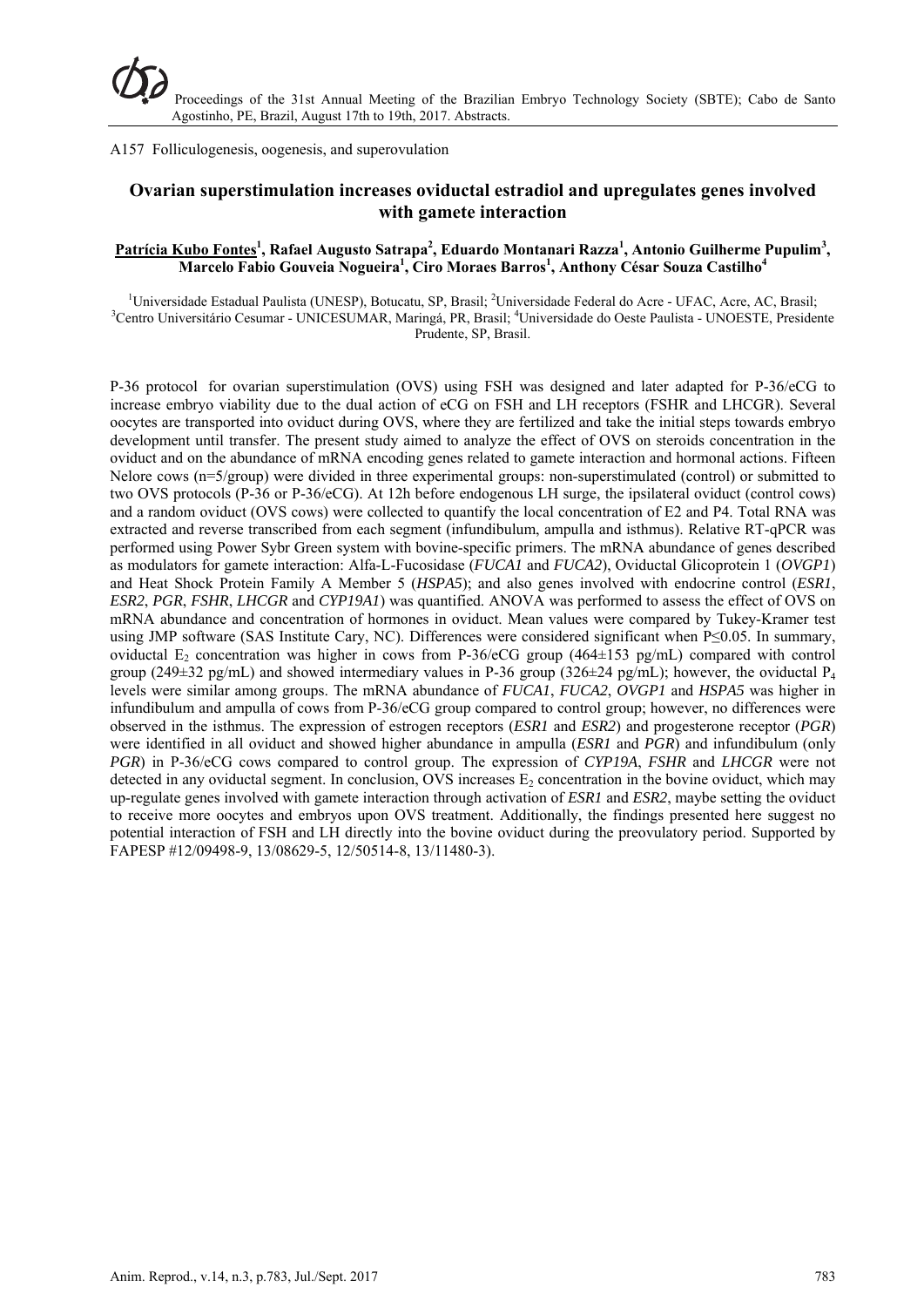A158 Folliculogenesis, oogenesis, and superovulation

## **Prematuration of bovine oocytes with forskolin and IBMX: Cumulus cells transcriptomics and oocyte meiotic status**

### **Eduardo Montanari Razza<sup>1</sup> , Mariana Fernandes Machado<sup>1</sup> , Patrícia Kubo Fontes1 , Marcelo Fabio Gouveia Nogueira<sup>2</sup>**

## <sup>1</sup>UNESP, Botucatu, SP, Brasil; <sup>2</sup>UNESP, Assis, SP, Brasil.

Prematuration (Pre-IVM) systems use cyclic adenosine monophosphate (cAMP) modulators such as forskolin (FSK) and 3-Isobutyl-1-methylxanthine (IBMX) for artificially blocking meiotic resumption. To verify Pre-IVM effects in cumulus-oocyte complexes (COCs) we have sequenced cumulus cells transcripts, validated some key genes involved in the regulation of meiotic arrest/resumption and assessed the meiotic status of oocytes. COCs were cultured for 2h in M199 with FSK (100 μM) and IBMX (500 μM) followed by in vitro maturation (IVM) in M199 with rhFSH (0.1 IU/mL) for 24h. Control COCs were only matured for 24h in M199 with rhFSH and were used as the reference group in all comparisons. After 2h (Pre-IVM) and 26h (Pre-IVM + IVM) cumulus cells were recovered and total RNA was extracted. Sequencing was performed on HISEQ2500 Illumina platform and mapped to the Bos t. taurus reference genome UCSC bTau8. Gene expression was estimated with the R/BioConductor and tested with a quasi-likelihood F-test. Enrichment test indicated 80 significant categories of biological processes, 22 for cellular compartment and 25 for molecular function. Also, 7 pathways were significantly enriched: 3 stimulated and 4 suppressed in Pre-IVM. After 2h culture, 727 genes were differentially expressed, 334 upregulated (UR) and 393 downregulated (DR) by Pre-IVM. There were 292 differentially expressed genes after IVM: 185 UR and 107 DR by Pre-IVM. qPCR validated the dowregulation of phosphodiesterases (PDE5A, PDE1B, and PDE4B) and NOS3, which may act in the oocyte with the involvement of gap junctions to maintain higher levels of cGMP and cAMP, sustaining meiotic arrest. Those observations were reinforced by lucifer-yellow staining where gap junctions were substantially more open in Pre-IVM COCs  $(P<0.05)$  and also by orcein staining indicating higher amount of germinal vesicle oocytes assessed in Pre-IVM (91.0%) when compared to Control (59.3%). Genes related to cumulus expansion (PTX3, HAS2 and TNFAIP6) were also DR by Pre-IVM, however PTX3 became UR after IVM corroborating that Pre-IVM oocytes have the ability to overcome the arresting effects of Pre-IVM. Indeed, Hoechst 33342 staining proved the meiotic progression to be equivalent in both groups after IVM (62.1% of MII oocytes). After 2h we also validated the DR of genes related to lipid metabolism (PLIN2 and LIPE) in cumulus cells, which agrees with the lipolytic action of FSK, although we have observed an increased lipid content in matured oocytes treated with Pre-IVM after Sudan-Black B staining. In conclusion, RNA sequencing data showed that Pre-IVM deeply modulates the transcriptional profile of cumulus cells through the regulation of important genes that might be responsible for arresting meiosis in a reversible manner, since oocytes were able to be fertilized and sustain embryonic development similarly to conventionally matured oocytes. FAPESP grants 12/50533-2, 13/05083-1, 12/10737-8 and 12/23409-9.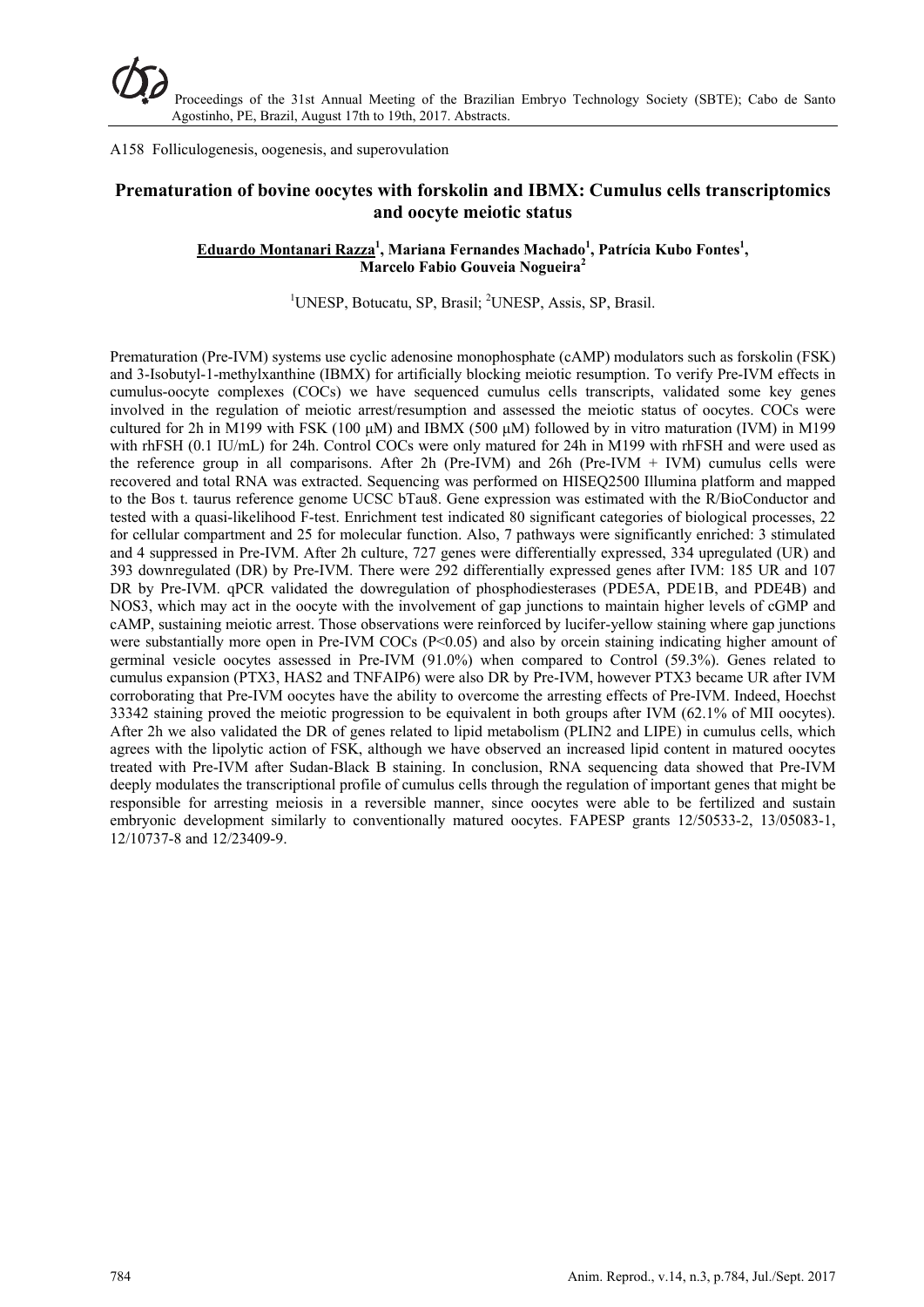A159 Folliculogenesis, oogenesis, and superovulation

# **Effects of different melatonin concentrations on** *in vitro* **maturation of bovine oocytes: Preliminary results**

### **Fernanda Cavallari Castro, Katia Lancellotti Schwarz, Letícia Schefer, Hugo Fernandes, Daniela Martins Paschoal, Ramon Cesar Botigelli, Cláudia Lima Verde Leal**

USP, Pirassununga, SP, Brasil.

Melatonin, a molecule derived from tryptophan and synthesized mainly by the pineal gland, mediates several processes in animal reproduction and has drawn attention for its potent antioxidant, anti-apoptotic, antiinflammatory action and, more recently, for its benefits on oocyte maturation and embryo development *in vitro*. The aim of this study was to determine the concentration of melatonin that provides greater benefits during the *in vitro* maturation of bovine oocytes. For this, bovine cumulus-oocyte complexes (COCs) were obtained by aspiration of follicles (2-6 mm) from slaughterhouse ovaries, selected (grades I and II) and transferred to 4 well plates (25-30 COCs/well) containing *in vitro* maturation (IVM) medium [TCM199 supplemented with sodium bicarbonate (26 mM), sodium pyruvate (0.25 mM), FSH (0.5 µg/mL), LH (5.0 µg/mL), 0.3% Bovine Serum Albumin (BSA) and gentamicin (50  $\mu$ g/ml)] with 0, 10<sup>-5</sup>, 10<sup>-7</sup>, 10<sup>-9</sup> or 10<sup>-11</sup>M of melatonin and cultured for 24 hours at 38.5°C and 5%  $CO<sub>2</sub>$  in air. At the end of IVM, oocytes were denuded, stained with Hoechst 33342 (10μg/ml) and evaluated for nuclear maturation rate. Cumulus cells (CC) were evaluated for the expression of antioxidant genes (SOD1, SOD2 and GPX4). For transcripts detection in CC, RNA isolation was performed with TRIzol® Reagent (Invitrogen<sup>TM</sup>) and reverse transcription with "High Capacity cDNA Reverse Transcription" kit (Applied Biosystems™; Invitrogen™), following the manufacturer's recommendations. Relative quantification of SOD1, SOD2 and GPX4 transcripts was performed by Real Time qPCR using Power SybrGreen® PCR Master Mix (Applied Biosystems®) with 3 endogenous controls (β-Actin, GAPDH and PPIA). Nuclear maturation rate and gene expression were tested by ANOVA and means were compared by Tukey's test (4 replicates) ( $p<0.05$ ). In CC, the different concentrations of melatonin used, did not significantly alter the expression of the investigated antioxidant genes ( $p > 0.05$ ), however, the concentration of 10-7M provided a numerical increase in the expression of SOD1, SOD2 and GPX4. In oocytes, the rate of nuclear maturation was not statistically different  $(p>0.05)$  among the tested treatments, but was numerically higher in the 10<sup>-7</sup>M melatonin treated group. In conclusion, under the studied conditions, melatonin was unable to improve maturation rate and expression of antioxidants genes, but was able to improve numerically all the parameters evaluated at an intermediate concentration  $(10^7M)$ , indicating its beneficial effect on the IVM of bovine oocytes. The next step will involve performing more replicates of this experiment, to investigate further the potential cytoprotector role of melatonin and its benefits on oocyte maturation and developmental competence *in vitro*. Acknowledgments: Financial support FAPESP (grant 2015/20379-0 and scholarships 2014/17181-0).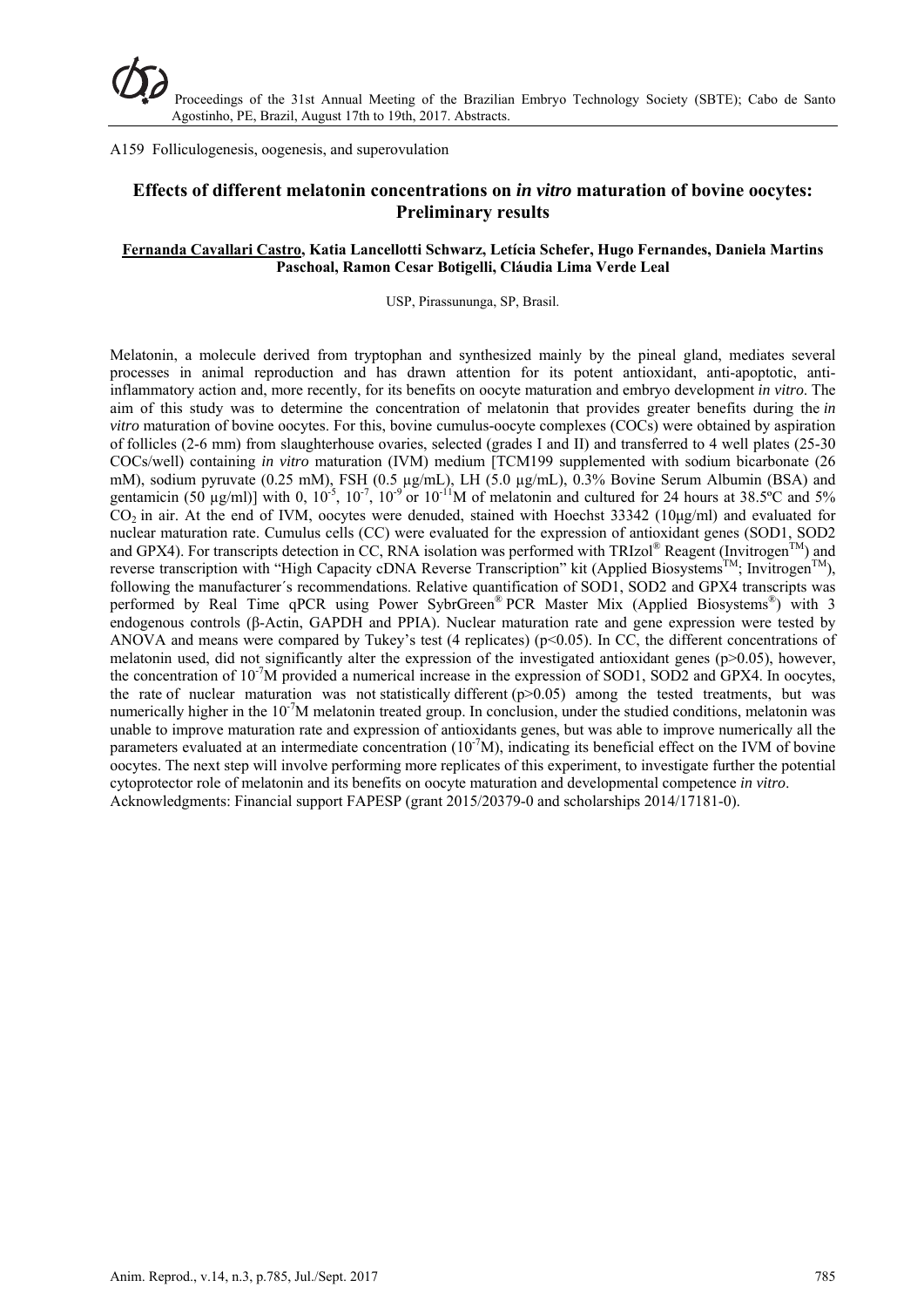A160 Folliculogenesis, oogenesis, and superovulation

## **Changes in MicroRNAs expression in granulosa cells from superstimulated cows**

## **Priscila Helena Santos<sup>1</sup> , Patrícia Kubo Fontes1 , Fernanda Fagali Franchi1 , Vitoria Bertogna Guilherme2 , Marcelo Fabio Gouveia Nogueira<sup>2</sup> , Ciro Moraes Barros1 , Anthony César Souza Castilho<sup>3</sup>**

<sup>1</sup>Instituto de Biociências - UNESP, Botucatu, SP, Brasil; <sup>2</sup>UNESP, Assis, SP, Brasil; 3.UNOESTE, Presidente Prudente, SP, Brasil.

Ovarian superstimulation (OVS) is widely used in cattle to obtain multiple ovulations and can impact the follicular microenvironment. MicroRNAs (miRNAs) play a key role on ovarian follicle development and are expressed in bovine theca and granulosa cells. Particularly, the mir-222 shows a higher expression in theca and granulosa cells from bovine atretic follicles and mir-122 is described as a negative modulator of progesterone production. On the other hand, mir-144, mir-202 and mir-873 are up regulated in granulosa cells of bovine dominant follicle compared to subordinate follicles and are suggested as markers of steroidogenic capacity. To gain insight into the effects of OVS on regulation of miRNAs abundance in granulosa cells, the present study assessed the expression of mir-222, mir-122, miR-144, mir-202 and mir-873 in granulosa cells of preovulatory follicles from cows submitted to P-36 (only by FSH; n=10) or to P-36/eCG protocol (replacement of FSH by eCG administration on the last day of treatment; n=10). To obtain non-superstimulated preovulatory follicles, cows were only submitted to estrous synchronization (n=10). At 12h before endogenous LH surge, preovulatory follicles were obtained, and granulosa cells were harvested and submitted to miRNA extraction using MirVana™ miRNA Isolation Kit (LifeTechnologies®, São Paulo, Brazil). The relative abundance of miRNAs was measured by real time RT-PCR using TaqMan® Universal PCR Master Mix (Applied Biosystems, São Paulo, Brazil) and RNU43 plus has-miR-191 were used as reference. The effect of OVS on abundance of target mirRNAs was tested by ANOVA and the mean values were compared with orthogonal contrast. Differences were considered significant when p≤0.05. In summary, the OVS did not alter the relative abundance of mir-144, mir-202 and mir-873 in bovine granulosa cells. On the other hand, the relative abundance of mir-122 was lower in cows submitted to P-36 protocol (0,89±0,36) compared to control group  $(4,72\pm2,02)$ . In the same way, the mir-222 showed a higher relative abundance in animals from control group  $(3,36\pm1,04)$  compared to P-36  $(0,68\pm0,29)$  and P-36/eCG  $(0,84\pm0,25)$  groups. In conclusion, the lower levels of mir-222 and mir-122 in superstimulated granulosa cells reinforce that these miRNAs should be suppressed to allow the antral follicle development. Moreover, the absence on regulation of mir-144, mir-202 and mir-873 suggests that the superstimulatory protocols affect specific pathways to promote the final maturation of preovulatory follicles and corroborates with previous data which indicates that miR-144, mir-202 and mir-873 may exert a special role during follicle deviation in cattle. Financial support: FAPESP (grant #2013/11480-3 and grant #2011/50593-2).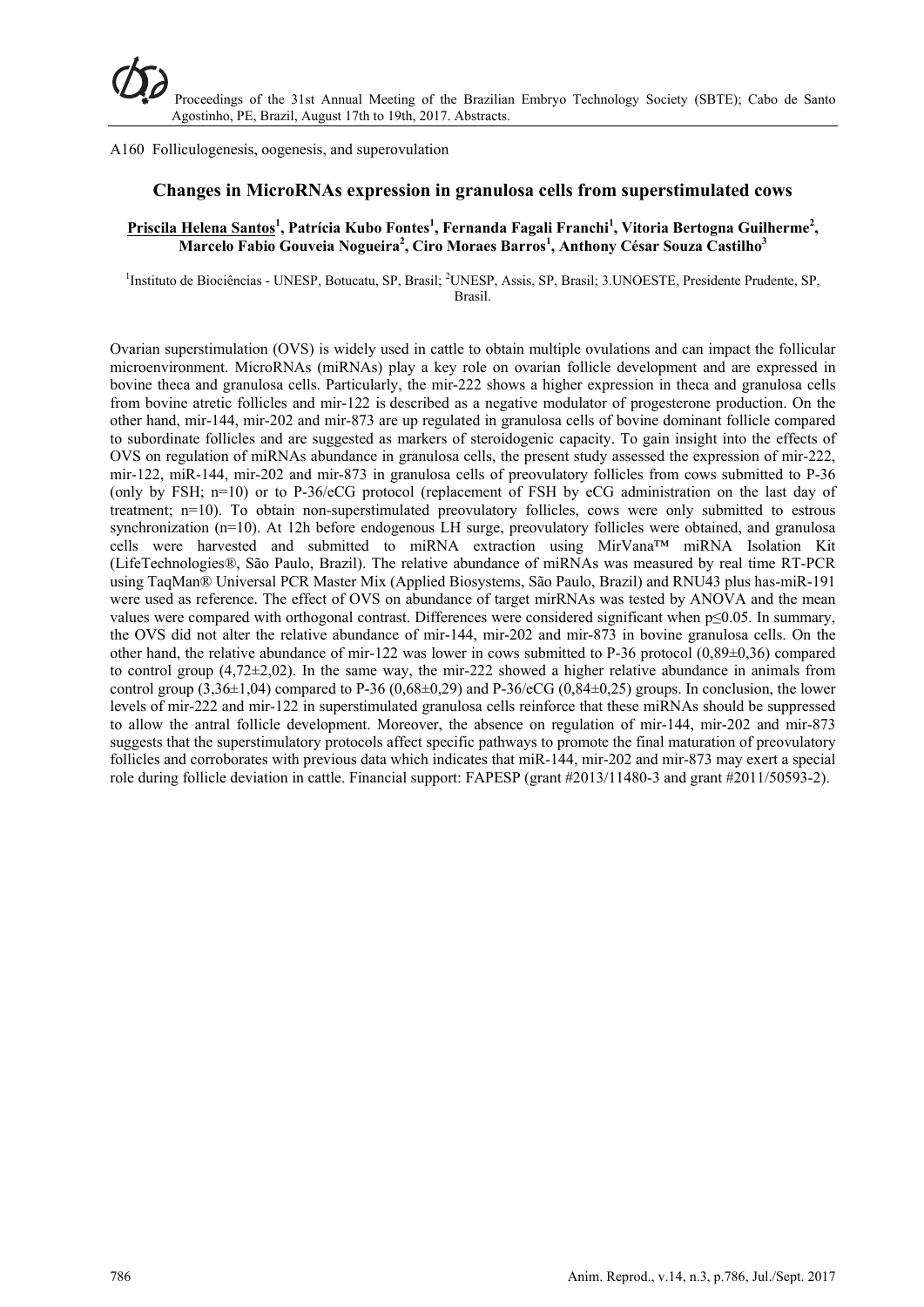#### A161 Folliculogenesis, oogenesis, and superovulation

## **Effects of eCG administration 4 versus 2 days prior to timed AI on** *Nellore* **cows**

## $G$ uilherme Horta de Lima Marquezini<sup>1</sup>, Geraldo Francisco Santos Junior<sup>2</sup>, Rayan Araujo Souza<sup>2</sup>, Rafael **Andrade Frnaco<sup>2</sup>**

<sup>1</sup>FARON/Norte Genética, Vilhena, RO, Brasil; <sup>2</sup>Norte Genética, Vilhena, RO, Brasil.

The objective of this study was to evaluate the growth of the dominant follicle (DF) in multiparous Nellore cows treated with equine chorionic gonadotropin (eCG) either 4 or 2 d prior to timed AI (TAI). We hypothesized that early eCG administration improves follicular growth and increases DF diameter at TAI. Cows  $(n = 137)$  had their estrous cycle synchronized with an intravaginal device containing 1.9 g of progesterone (CIDR) and 2.0 mg of estradiol benzoate (d 0), 12.5 mg of PGF2 $\alpha$  (d 7), CIDR withdrawal and 0.3 mg of estradiol cypionate (d 9), and TAI 48 h later (d 11). On d 7, ovaries were evaluated by ultrasonography and cows were blocked based on DF diameter ( $\leq$  9 mm vs.  $\geq$  9 mm). Within block, cows were randomly assigned to receive 300 IU of eCG either on d 7 (eCGD7;  $n = 64$ ) or on d 9 (eCGD9;  $n = 73$ ). Diameter of the DF was evaluated by transrectal ultrasonography on d 7, 9, and 11. Follicular growth from d 7 to 9, 7 to 11, and 9 to 11 was analyzed by ANOVA using the GLIMMIX procedure of SAS. Follicular diameter was analyzed by ANOVA for repeated measures and cow was considered a random effect. Follicular growth from d 7 to 11 tended to be greater ( $\overline{P} = 0.08$ ) for eCGD7 compared with eCGD9  $(4.9 \pm 0.2 \text{ vs. } 4.4 \pm 0.2 \text{ mm})$ . The overall effect of treatment was explained mostly by DF growth from d 7 to 9  $(eCGD7 = 2.6 \pm 0.2 \text{ vs. } eCGD9 = 2.0 \pm 0.2 \text{ mm}; P < 0.01)$ , as growth from d 9 to 11 did not differ (P = 0.44) between treatments (eCGD7 = 2.3  $\pm$  0.2 vs. eCGD9 = 2.4  $\pm$  0.1 mm). Follicular diameter was affected (P < 0.01) by the interaction between treatment and day. Although no difference was observed on d 7 (eCGD7 =  $9.7 \pm 0.2$  vs. eCGD9 =  $9.6 \pm 0.2$  mm), DF in eCGD7 cows was larger (P < 0.01) on d 9 (12.3  $\pm$  0.2 vs. 11.5  $\pm$  0.2 mm). In addition, DF on d 11 did not differ (P = 0.12) between treatments (eCGD7 = 14.5  $\pm$  0.3 vs. eCGD9 = 14.0.  $\pm$  0.2 mm). Treatment with 300 IU of eCG 4 d prior to TAI improved follicular growth but did not increase overall mean of DF diameter at TAI compared with eCG administration 2 d before TAI in Nellore cows.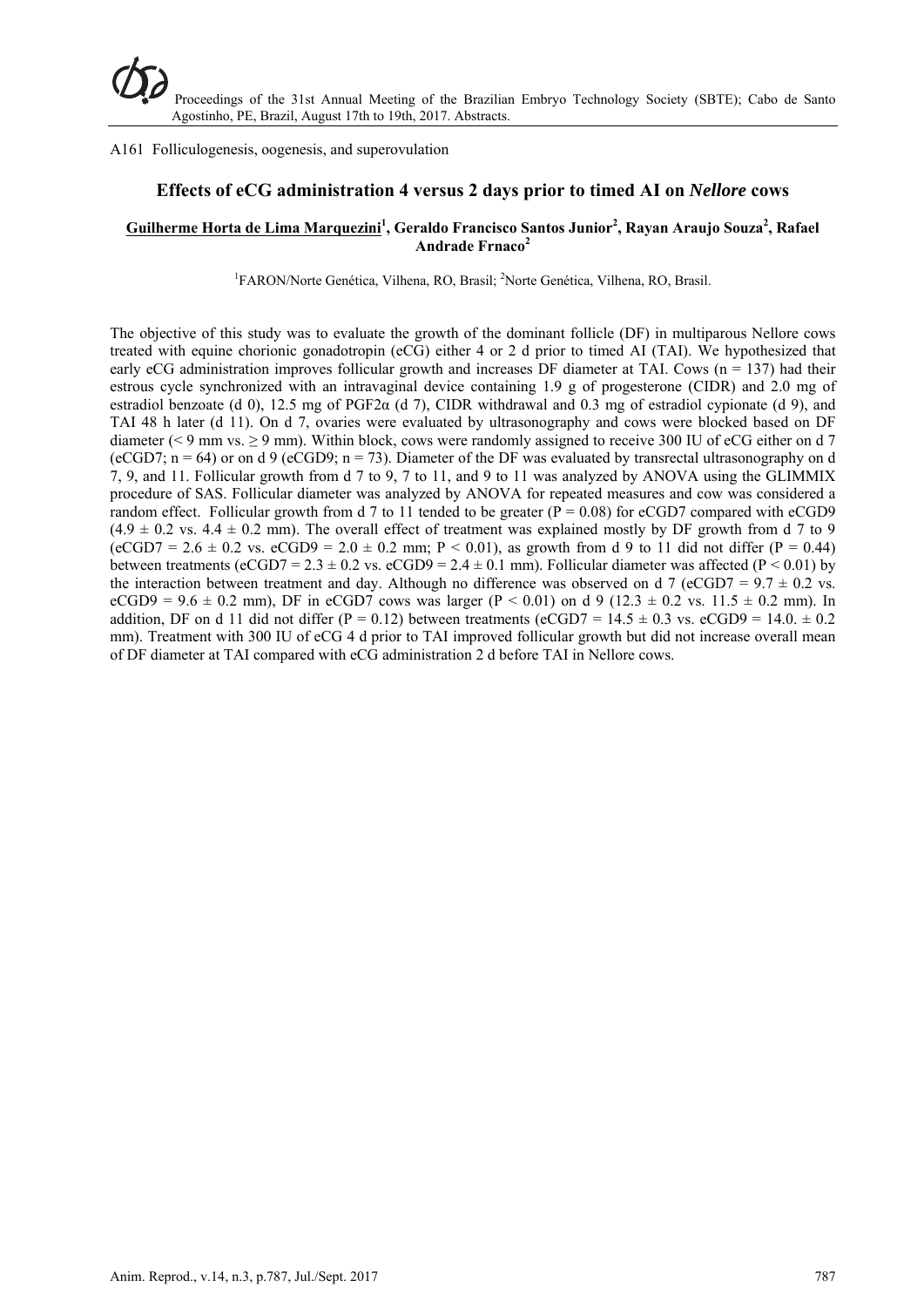A162 Folliculogenesis, oogenesis, and superovulation

# **Glycogen synthase kinase-3 (GSK-3) inhibition during bovine oocytes** *in vitro* **maturation negatively affects embryo** *in vitro* **production**

### **Alinne Gloria Curcio, Laura Mathias Barroso, Angelo José Burla Dias**

Universidade Estadual do Norte Fluminense-UENF, Campos dos Goytacazes, RJ, Brasil.

Glycogen synthase kinase-3 (GSK-3) acts on several signaling pathways as cell cycle, protein synthesis and microtubule dynamics. This enzyme was identified in bovine oocytes and cumulus cells at different stages of development. It is know that its unspecific inhibition negatively affects oocytes in vitro maturation (IVM), but there is no research that demonstrate its role on oocyte viability, cytoplasmic maturation and the impact of GSK3 inhibition on embryo development. Therefore, the aim of this study was to evaluate the impact of GSK-3 inhibition using a specific inhibitor, CHIR99021, on bovine oocytes IVM and its effects on embryos in vitro production (IVP). COCs (grade I and II) were in vitro matured in TCM 199 supplemented with 10% FCS, FSH 10 g/mL, LH 5μg/mL and 1% penicillin/streptomycin, supplemented with different concentrations of CHIR99021 [Control group (CG), 1.5  $\mu$ M(G1), 3.0  $\mu$ M(G2) e 6.0  $\mu$ M(G3)]. IVM was performed in 100  $\mu$ L drop (20 COCs/drop), submerged in mineral oil and maintained in a humidified atmosphere containing 5% CO2 in air, at 38.5°C, for 24 hours. After this period were evaluated the cumulus cells expansion, cellular viability by Calcein AM and Propidium iodide staining, nuclear and cytoplasmic maturation by acetic orcein and Lens culinaris-FITC (LCA) staining, respectively. COCs submitted to same conditions were also fertilized and in vitro cultured to determine cleavage (D3) and blastocysts (D7) rate. The results were analyzed by ANOVA and submitted to Tukey test (p≤0.05). The highest CHIR99021 concentrations (3 e 6  $\mu$ M) reduced cumulus cells expansion. The inhibitor use also significantly reduced in a dosedependent manner the oocyte viability (CG: 81.62±11.15a; G1: 66.67±8.47ab; G2: 52.02±12.60bc; G3: 34.86±10.43c) and nuclear maturation (CG: 92.71±8.58a; G1: 54.67±5.58b; G2: 44.27±7.96b; G3:28.47±1.65c). Cortical granules distribution were also reduced when 3 and 6  $\mu$ M were used (C: 75.06±5.97a; G1: 60.41±8.46a; G2: 39.11±4.78b; G3:28.31±9.84b). This conditions resulted to lower cleavage (CG: 83.63±9.39a; G1: 80.72±9.06a; G2: 65.44±16.94ab; G3: 39.58±12.39b) and blastocyst rates (CG: 40.50±3.90a; G1: 34.11±5.35ab; G2: 25.34±3.78b; G3: 13.41±4.43c). Thus, it is possible to conclude that GSK-3 is essential for bovine oocyte in vitro maturation and its inhibition negativity effects IVP. To our knowledge, this is the first work that shows the negative effect of GSK3 inhibition during IVM on in vitro embryos production.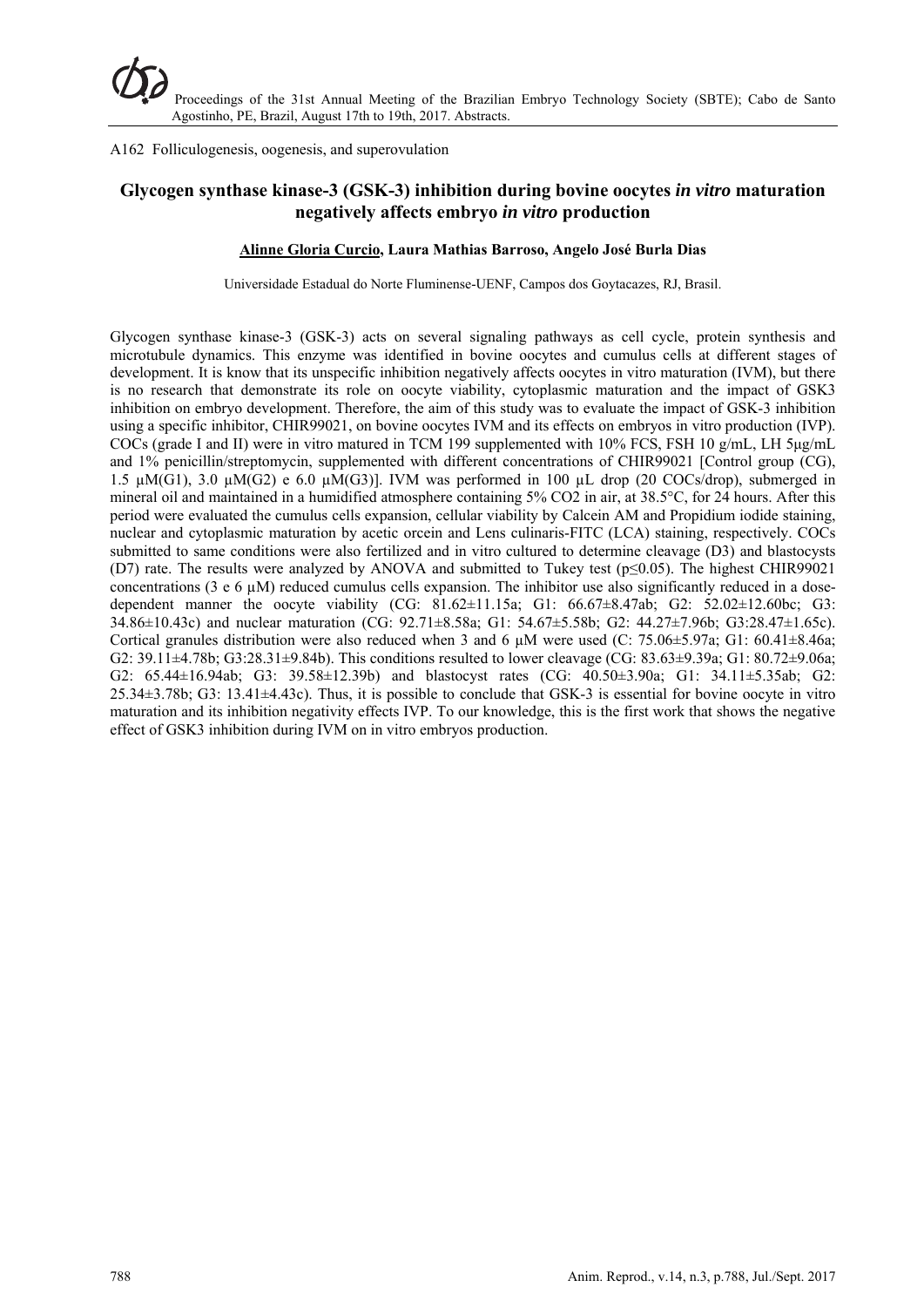A163 Folliculogenesis, oogenesis, and superovulation

# **Analysis of metabolism and hormonal production by canine luteal cells in cyclic and gestational diestrus cultured** *in vitro*

#### **Ana Augusta Pagnano Derussi, Flavia Caroline Destro, Carlos Renato de Freitas Guatolini, Rodrigo Volpato, Gabriela Amorim Campos, Natalia Celeita Rodriguez, Angie Lagos-Carvajal, Carla Regina Barbieri Simoes, Mateus José Sudano, Maria Denise Lopes**

FMVZ/UNESP/Botucatu, Botucatu, SP, Brasil.

Despite the knowledge about reproductive physiology of the canine species, the similarity between cyclic and gestational luteal phase is still an intriguing and unknown factor. Our objective was to measure glucose and lactate production and P4 and E2 levels in culture medium of canine cyclic and gestational luteal cells. The CLs were collected ( $n = 40$ ) after OSH on different days after LH preovulatory surge (D10, D20, D40 and D60) during cyclic  $(n = 20)$  and gestational  $(n = 20)$  diestrus. The CLs were digested enzymatically by collagenase type 1 (1mg / ml, Sigma Aldrich, Saint Louis,USA) plus high glucose DMEN (Sigma Aldrich, Saint Louis, USA) and the contents were filtered and centrifuged (3x, for 10 minutes at 20  $\degree$  C). The cell concentration used was 2x105 cells/ml (500 ul / well) and the medium was collected and stored in cryotubes (-80oC) at 3 moments: M1 (36 hours), M2 (48 hours) and M3 (60 hours). A plate containing only culture medium was used as control. For glucose and lactate measurement were used Calibrator 1 VITROS (Ortho Clinicals, Rochester, USA) and for P4 and E2 measurement were used Imunotech and ultra-sensitive DSL-4800 kits (Beckman Counter, Indianapolis, USA). For statistical analysis were used ANOVA and PROC GLIMMIX of SAS, with significance when p <0.05. There was glucose consumption by cyclic ( $p = 0.032$ ) and gestational ( $p = 0.0134$ ) luteal cells in D20 and D60 only by cyclic luteal cells ( $p = 0.015$ ). Probably this higher consumption is due to high energy requirement during this exponential cell growth phase (Zagari F., et al., N Biotechnol., 238-45,2013) and the differentiated consumption in D60 may be associated with a differentiated metabolism during luteolysis. Lactate production was higher in D10 and D40, in M3  $(p \le 0.05)$  in both cyclic and gestational diestrus, and low in D60, although gestational CL production was higher (p  $= 0.02$ ), suggesting a reduction in metabolic enzymes activity at the time of luteolysis. In relation to P4, there was no difference in production between cyclic and gestational CLs in all days studied. Only in the cyclic C.L, the concentration in D10 was similar to D40, both higher than D20 and D60 in M3 ( $p \le 0.05$ ). In relation to E2, there was no variation between the cyclic and gestational luteal cells in D10, D20 and D60, but in D40, in cyclic diestrus, the estradiol production was high (342 pg / ml), 9 times more than gestational phase (51.51 pg / ml, p = 0.042). In bitches, the concentrations of P4 in vitro culture showed the same pattern observed in vivo. E2 values were high in D40 cyclic diestrous, a fact also evidenced by Concannon et al, 2002 (Reprod Domest Anim, page 3-15), but never reported in cell culture when compared to gestational diestrus. This differentiated pattern may indicate a distinct role for the action of E2 on the cyclic CL Luteal cells from cyclic and gestational diestrus, cultured in vitro, presented metabolic and hormonal differences, mainly in phases close to luteolysis moment.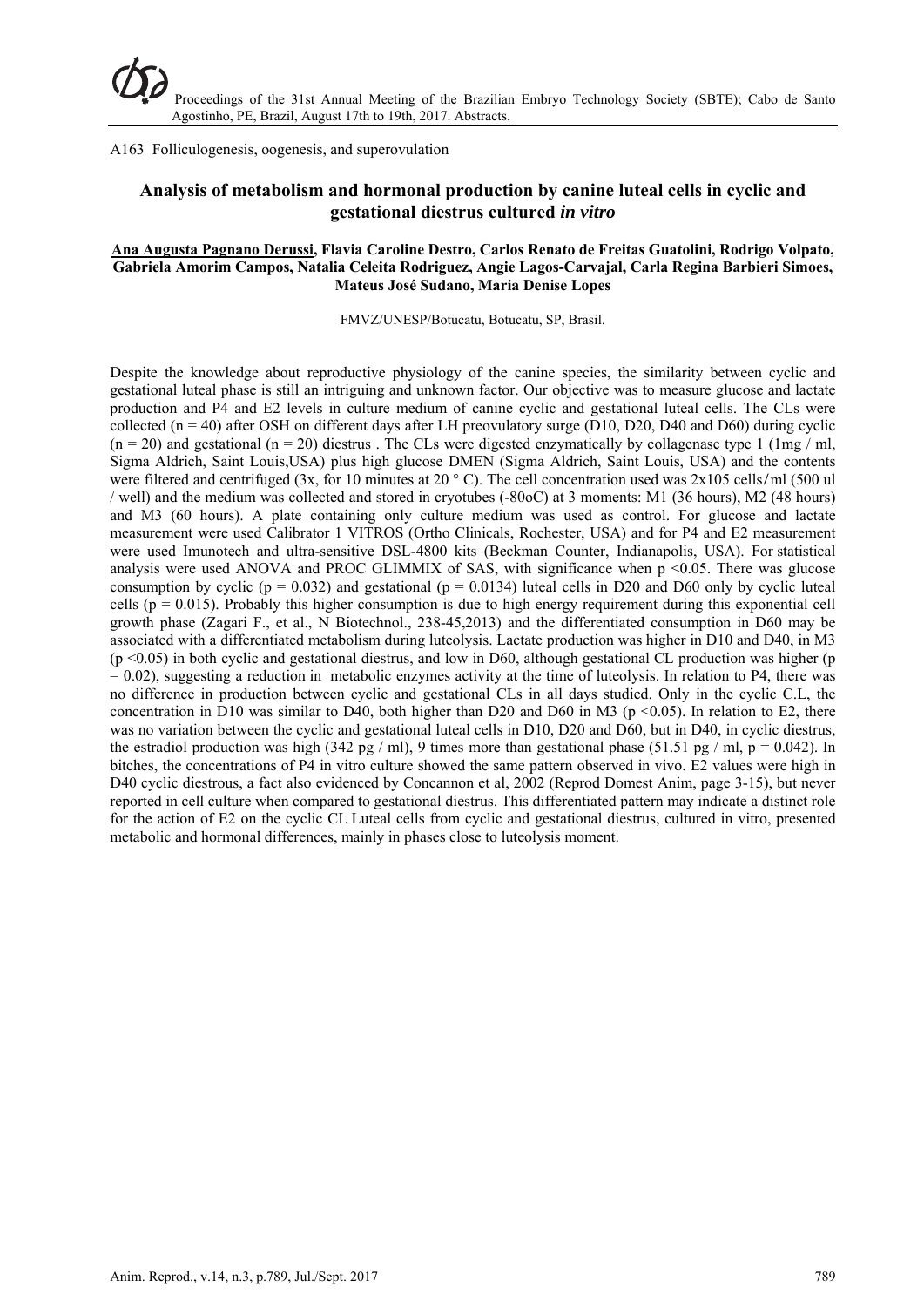A164 Folliculogenesis, oogenesis, and superovulation

# **Evaluation of oocyte meiotic arrest after the combined use of natriuretic peptide precursor C (NPPC) and rhFSH during** *in vitro* **prematuration of bovine cumulus-oocyte complexes**

## **Elisa M. Pioltine1 , Aline Gonçalves Sawa<sup>2</sup> , Alexandre Mendes de Almeida Júnior<sup>2</sup> , Franciny Mara de Lima Neves2 , Marcelo Fabio Gouveia Nogueira2**

<sup>1</sup>UNESP Botucatu- Instituto de Biociências, Botucatu, SP, Brasil; <sup>2</sup>UNESP Assis- Faculdade de Ciências e Letras, Assis, SP, Brasil.

Studies have shown that natriuretic peptide C (NPPC) and its type 2-receptor (NPR2) are essential for the maintenance of oocyte meiotic arrest. Further details are still lacking, especially in the bovine species, regarding the NPPC-NPR2 signaling and the possible effects of their association with other factors used during in vitro maturation (IVM). Among those, FSH is widely used to stimulate cumulus cells expansion and meiosis progression. Since the active NPPC-NPR2 system can delay the spontaneous resumption of meiosis in vitro and FSH has an antagonistic action, the combined use of these two drugs is avoided when designing systems for IVM or pre-IVM. The objective of this study was to evaluate the effect of NPPC, associated or not to recombinant human (rh)-FSH, in a 6h pre-IVM system on the progression of meiosis in bovine oocytes. Cumulus-oocyte complexes (COCs) were matured according to the following groups: I) Laboratory control: 24h IVM with control medium (M199, pFSH, pLH, E2, FCS, pyruvate and amikacin); II) Experimental control: 6h pre-IVM with basic medium (M199, BSA, pyruvate and amikacin); III) Pre-IVM-NPPC: 6h pre-MIV with basic medium plus NPPC (100 nM); IV) Pre-IVM-FSH: 6h pre-IVM with basic medium plus rhFSH (0.1 μg/ml); V) Pre-IVM-NPPC/FSH: 6h pre-IVM with basic medium plus NPPC and rhFSH (at same concentrations of groups III or IV). In all groups, except I, pre-IVM was followed by 24h IVM with the control medium. COCs were collected at 9h and 15h of culture time, i.e., COCs from groups II, III, IV and V were collected after 3h and 9h of IVM. Collected COCs were stained with orcein to assessed the percentage of oocytes still arrested in meiosis at the germinal vesicle stage (GV). Five replicates were performed with 15 to 20 COCs per group. The effect of treatments was tested by one way-ANOVA after data normalization and the means were compared with the post-hoc test by Fisher LSD method. Significance was considered with P  $\leq 0.05$ . After 9h IVM, the percentage of GV oocytes was higher in groups III and V (79,1% and 51,7%, respectively) when compared to groups I, II and IV (38,1%, 40,3% and 33,2%, respectively). After 15h IVM, the percentage of GV oocytes of group III (28,8%) was increased when compared to groups IV and V (12,4% and 14,1%, respectively), as well as of group IV with group II. We can conclude that after 9h there was a partial inhibition of the effect of NPPC due to the combined use of rhFSH, indicating that the use of drugs with opposed effects was not fully detrimental. However, this inhibition was complete after 15h IVM.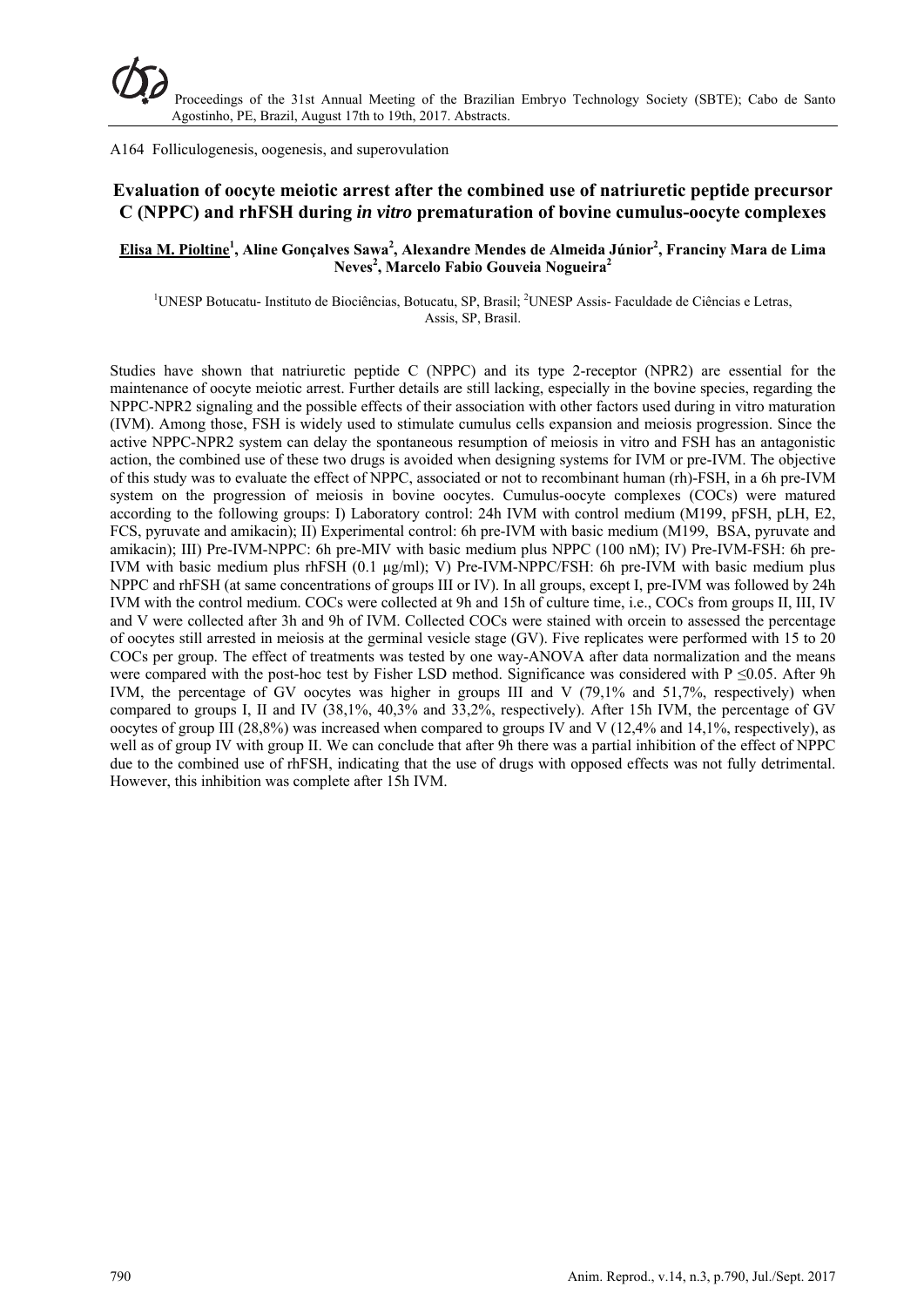A165 Folliculogenesis, oogenesis, and superovulation

# **Morphological and morphometric evaluation of preantral multi-oocyte ovarian follicles of**  *Bos indicus* **fetuses**

#### Crícia Alves Gutjahr<sup>1</sup>, Bárbara Pedro Novelli<sup>1</sup>, Camila Bizarro da Silva<sup>2</sup>, Anna Raquel Grimas Almeida<sup>1</sup>, **João Paulo Ferreira Schoffen<sup>3</sup>, Marcelo Marcondes Seneda<sup>2</sup>, <u>Thales Ricardo Rigo Barreiros<sup>1</sup>,</u>** Wanessa Blaschi<sup>1</sup>

<sup>1</sup>Laboratório de Reprodução Animal - CCA - CLM- Universidade Estadual do Norte do Paraná, Bandeirantes, PR, Brasil;<br><sup>2</sup>PEPPO A (UEL - Universidade Estadual de Londrine, Londrine, PR, Presil: <sup>3</sup>CCP, CLM, Universidade Esta REPROA/UEL - Universidade Estadual de Londrina, Londrina, PR, Brasil; <sup>3</sup>CCB - CLM - Universidade Estadual Norte do Paraná, Bandeirantes, PR, Brasil.

The objective of this study was to evaluate the morphology and morphometry of preantral multi-oocyte follicles of bovine fetuses in initial, middle and final third of gestational development. Thirty two ovaries (16 pairs) of Bos indicus fetuses in three distinct gestational phases: initial (6 pairs), middle (3 pairs) and final third (7 pairs) were removed after the slaughter of females. The pregnant uterus were packed in boxes and sent to the lab, where the foetuses were dissected for the obtaining of the ovaries. These were immediately fixed in Bouin for 18 hours, subsequently placed under running water for 12 hours and packed in 70% alcohol to histological processing. To make the blades, the paraffin blocks were cut with a rotary microtome (Leika  $\mathcal{R}$ , Germany) in cuts 5 µm thick serials and interval of 6 histological sections. The fragments were stained with periodic acid Schiff (PAS) and were analyzed under an optical microscope (Axio, Scope. A1-Zeiss, Switzerland). The total number of multi-oocyte follicles was evaluated and these were classified morphologically into primordial, primary and secondary. Morphometry was performed with the aid of the Image Pro Plus Version 4.5 Program by image capture of the slides, calculating the mean area of each follicle. The results were submitted to analysis of variance  $(P<0.05)$ . Seven and forty six preantral multi-oocyte follicles were found from 16 pairs of ovaries. There was a higher proportion of primordial follicles in thirds and end multi-oocyte [70.3% (154/219) and 69.4% (245/353)] respectively, compared to the initial third  $[28.7\% (50/174)]$ . The primary follicles showed similar proportion  $(P> 0.05)$  in the initial third [50.5% (88/174)], middle third  $[28.3\% (62/219)]$  and final third  $[22.6\% (80/353)]$ . The secondary follicles presented a higher proportion  $(P<0.05)$  in initial thirds  $[20.6\% (36/174)]$  and end  $[7.9\% (28/353)]$  in relation to the middle third [1.3% (3/219)]. The morphometry resulted in different sizes for the primordial follicles multioócitos in threethirds of pregnancy (third: 246.8 µm; middle third: 388.0 µm; final third: 409.0 µm) in relation to primary follicles (third: 797.2 µm; middle third: 851.1 µm; final third: 569.1 µm) and secondary (third: 713.3 µm; middle third: 1141.6 µm; final third: 699.6 µm). The primordial follicles were lower in the initial third of gestation (246.8 µm) in relation to the middle third (388.0  $\mu$ m) and final (409.0  $\mu$ m). Only the primordial follicles, initial third pregnancy showed lower size (P<0.05) compared to medium and final thirds. The secondary follicles were similar (P > 0.05) in three-thirds of pregnancy (third: 713.3 µm; middle third: 1141.6 µm; final third: 699.6 µm). We conclude that primordial multioocyte follicles were predominantly found in ovaries of Bos indicus fetuses in the middle and late thirds, and this follicular class presented a smaller diameter in the fetuses in the initial third of gestation by morphometric evaluation.

Acknowledgments: Fundação Araucária – PR, Reproa – UEL, CCB – CLM - UENP.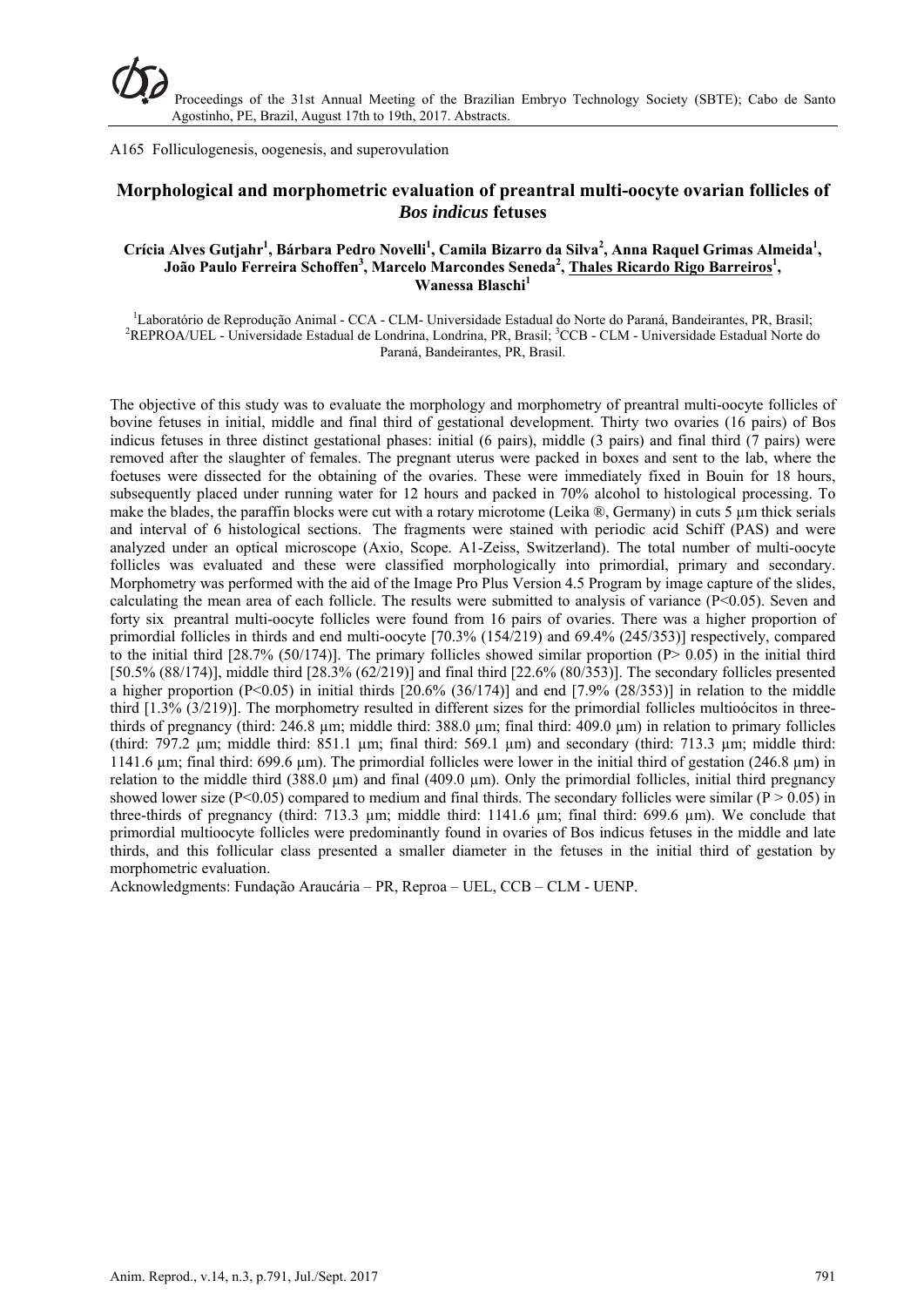A166 Folliculogenesis, oogenesis, and superovulation

# **Varian morphological characteristics influencing population of anthropological foliculos in femesas** *Bos indicus* **of different ages - preliminary results**

## **Daniela Moraes Pereira<sup>1</sup> , Jessica Rodrigues da Silva1 , Caroline Ferreira Medeiros1 , Jonathan Vinivicus dos**   $Santos<sup>2</sup>$ , Mirela Brochado Souza<sup>3</sup>, Mariane Gabriela Cesar Ribeiro Ferreira<sup>1</sup>, Silvio da Silva Oliveira<sup>1</sup>, **Christopher Junior Tavares Cardoso<sup>4</sup> , André Luiz Julien Ferraz1 , Fabiana de Andrade Melo Sterza<sup>1</sup>**

<sup>1</sup>Universidade Estadual do Mato Grosso do Sul, Aquidauana, MS, Brasil; <sup>2</sup>Universidade de São Paulo - Faculdade de Zootecnia e Engenharia de Alimentos (USP-FZEA), Pirassununga, SP, Brasil; <sup>3</sup>Universidade Estadual de Londrina, Londrina, PR, Brasil; <sup>4</sup>Universidade Estadual de Londrina, Londrina, PR, Brasil; Universidade Federal do Mato Grosso do Sul, Campo Grande, MS, Brasil.

The antral follicular population has been associated with fertility traits in Bos taurus (Ireland et al., Reprod Fertil Develop, v.23, p.1-14, 2011; Jimenez-Krassel et al., Biol Reprod, v.80, p.1272-81, 2009), but not in Bos indicus (Rodrigues et al., Pesq agropec bras, v.48, p.801-804, 2013). However, in both species there is positive relation of the antral follicular population (PFA) with the number of embryos produced in vitro (Ireland et al., Reprod Fertil Develop, v.23, p.1-14, 2011; Rodrigues et al., Pesq agropec bras, v.48, p.801-804, 2013), which has made this feature interesting for selection (Oliveira Jr. et al., Semina, v.36, p. 3741-50, 2015). The best understanding regarding the relation of ovary morphology and PFA can optimize the selection method based on this characteristic. The objective of the present study was to evaluate the relationship between ovary weight and diameter and the number of antral follicles ≥1 mm in bovine females of different ages. The ovaries of 398 Bos indicus females were individually collected at a local slaughterhouse. The age of the animals was determined by analysis of the dentition as recommended by McManus et al. (Serie técnica: Genética. UnB- DF, 2010). After that, the ovaries were sent to the laboratory and the weight, diameter and count of the antral follicles were measured. The obtained data were submitted to analysis of variance and Pearson correlation by the program R. Large variations in ovarian weight and PFA were observed among the animals. Significant positive correlations were found between ovarian diameter and weight (r≥0.66) and between ovary diameter and PFA (r≥0.30). There was a difference (P<0.05) in PFA of the animals presenting CL in one of the ovaries, when compared to those who did not have CL (32.8±2.04; 27.1±0.95 respectively). There was no difference (P>0.05) in PFA between null females of 15 (n=41), 24 (n=38), 36 (n=31), 48 (n=45) and >60 (n=43) months of age. There was a correlation between age and ovarian weight (r=0.33, P<0.05) and corpus luteum diameter ( $r=0.18$ ,  $P<0.05$ ). The same did not occur when the age was correlated with the weight and diameter of the FD (P>0.05). It was concluded, therefore, that PFA varied according to the diameter, ovary weight and presence of CL, but no influence of FD was observed on Bos indicus females. And although ovary weight increased with age, PFA did not vary in females between 15 and 60 months of age.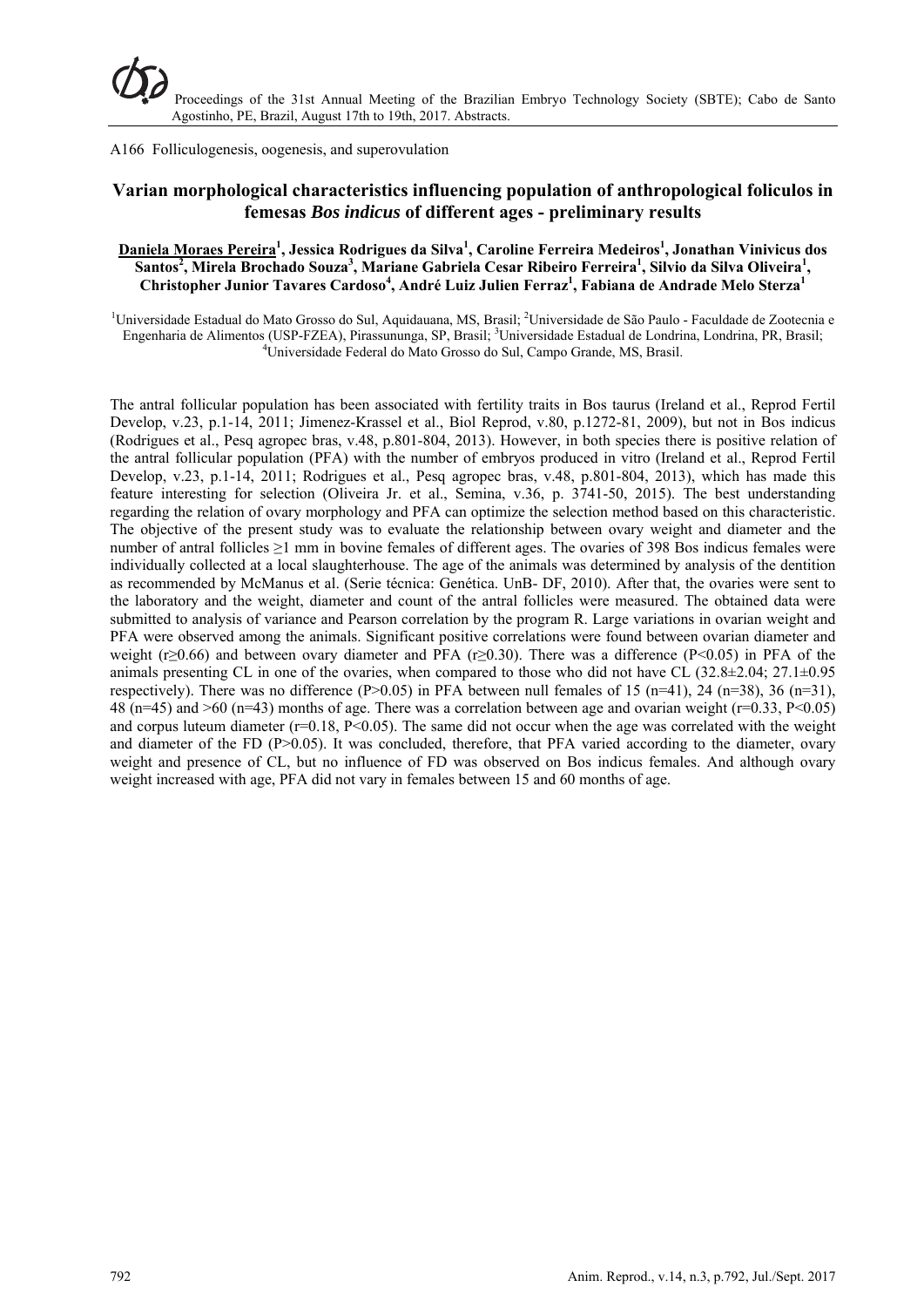### A167 Folliculogenesis, oogenesis, and superovulation

## **Comparison among different systems of** *in vitro* **culture of preantral follicles in cattle**

#### **Camila Bizarro da Silva, Larissa Zamparone Bergamo, Isabela Búfalo, Denis Vinicius Bonato, Marcelo Marcondes Seneda**

Universidade Estadual de Londrina, Curitiba, PR, Brasil.

The aim of this study was to evaluate the efficiency of four methods for *in vitro* culture method of preantral follicles in the bovine species. Ovaries ( $n = 10$ ) were collected from local slaughterhouse, from cyclic Nellore cows ( $n = 5$ ). After collection, the ovaries were washed in 70% ethanol and PBS. The surrounding ovarian tissue was removed and the ovary cortex was dissected into fragments of approximately 3x3x1 mm. One fragment per animal was immediately fixed in Bouin and the remaining fragments  $(n = 8)$  were individually randomly distributed into four groups: i) standard culture in plastic plate, ii) culture on the agarose gel; iii), agarose gel culture on the plate; and iv) Millicell culture. Fragments were grown with supplemented minimal essential medium (MEM, Gibco) with ITS (6.25 mg/ml insulin, 6.25 mg/ml transferrin, and 6.25 ng/ml selenium), 0.23 mM pyruvate, 2 mM glutamine, 2 mM hypoxantina, 1.25 mg/ml bovine serum albumin (BSA Gibco BRL, Rockville, MD, USA), 20 IU/ml penicillin and 200 mg/ml streptomycin. Culture methods were tested for six (D6) or fourteen (D14) days. The culture media were replaced with fresh aliquots every two days. For the analysis of the integrity and degree of development of the follicles, the classical histology with Shiff Periodic Acid (PAS) and Hematoxylin staining, and the morphometric evaluation of the follicles and oocytes was performed. Classification was based on evaluation of the stage of follicular development (primordial, primary or secondary) and morphological integrity in intact or degenerate. For the analysis of morphometry, 5 healthy follicles were observed per treatment. For the morphometric analysis, images were used to measure oocyte and follicle diameter, calculating the arithmetic mean of two perpendicular measurements, using the program Motic Plus 2.0. Data were analyzed by ANOVA tests (p≤0.05). We evaluated 1,330 preantral follicles, of which 326 were primordial follicles and 1,004 developing follicles. After six days of culture, the fragments grown on the agarose gel support presented a higher proportion of intact follicles (75.3%; 113/150) compared to the other methodologies tested: 58.7% (88/150) for the standard culture; 62.6% (94/150) for culture with agarose gel on the plate;  $54\%$  (81/150) for the Millicell culture (p<0.05). As for the percentage of developing follicles in D6, there were no differences between the culture methods tested (p<0.05). After fourteen days of culture, the standard cultures on the agarose gel and agarose gel on the plate allowed a higher percentage of morphologically intact follicles: 54.7% (82/150), 58% (87/150) and 54.7% (82/150), respectively, when compared to the millicell culture (35.3%, 53/150). For the rate of development in D14 the treatments also did not differ among themselves ( $p$   $> 0.05$ ). Morphometric evaluation at six days of culture presented similar results among the four groups. However, after fourteen days, the follicles cultured on the agarose gel presented a greater average diameter in comparison to the other treatments. We concluded that the culture method on the agarose gel was more effective in maintaining the morphological integrity and allowing bovine preantral follicles to reach greater diameters.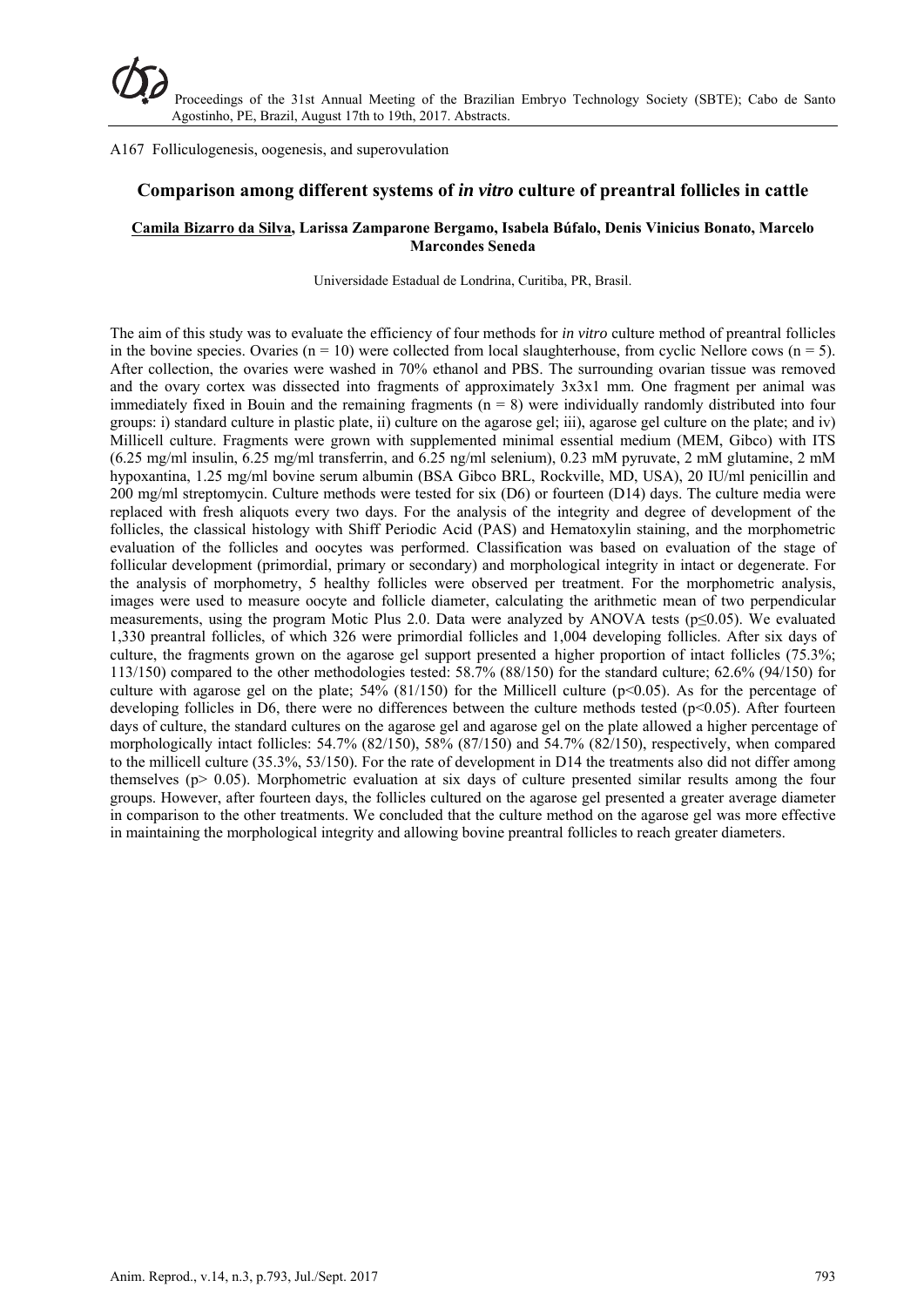A168 Folliculogenesis, oogenesis, and superovulation

## **Progesterone dosage with Sincrogest Injetável® on the induction of ciclity**

### **Augusto Rodrigues Felisbino Neto<sup>1</sup> , Guilherme Machado Zanatta<sup>2</sup> , Denis Fernando<sup>1</sup> , Bruno Gonzalez de**  Freitas<sup>1</sup>, Michele Richeri Bastos<sup>1</sup>, Bruna Martins Guerreiro<sup>1</sup>, Pietro Jacometti Massari<sup>1</sup>, Gabriela Dalmaso **Melo<sup>1</sup> , Rodolfo Daniel Mingoti<sup>2</sup> , Pietro Sampaio Baruselli2**

<sup>1</sup>Ourofino Saúde Animal, Cravinhos, SP, Brasil; <sup>2</sup>Departamento de Reprodução Animal - VRA/USP, São Paulo, SP, Brasil.

The induction of cyclicity (IC) with intravaginal progesterone device associated with estradiol IM treatment increases cyclicity and conception rate at TAI in Bos indicus heifers (Sá Filho, et al. Anim.Reprod. Sci., v.160, 2015). Furthermore, similar results are obtained when 150mg of long-action injectable P4 was used (P4LA; Sincrogest Injetável®, Ourofino Saúde Animal; Neto, et al., Anual da SBTE, Foz do Iguaçú, 2016). However, the period between the increase of blood P4 concentration after treatment with P4LA in prepubertal Nelore heifers remains unknown. Therefore, the objective of the present study was to evaluate plasma concentration of P4, the diameter of the dominant follicle (Ø FolDom) and ovulation rate (RtOv) in prepubertal Nelore heifers treated with 150mg of P4LA. The experiment was conducted in a commercial farm in Mato Grosso state in Brazil, where 21 prepubertal heifers were selected [absence of CL in two US with a 6-day interval (D-18 and D-12)] aged 27.0±0.3 months and  $BCS = 3.01 \pm 0.03$ . On D-12, concomitantly with the US, blood collection was performed and heifers were separated in four experimental groups: 1) Control Group: did not receive hormonal treatment; 2) InjD10 Group: received 1.0ml (150mg) of P4LA on D-10; 3) InjD12: received 1.0ml (150mg) of P4LA on D-12; 4) DispD12: received an intravaginal progesterone device previously used for 24 days. Blood collection and US was performed promptly on D-12 and daily from D-2 to D2. The P4 device was removed on D0, at the same time the heifers of the InjD10, InjD12 and DispD12 groups received 0.5ml of estradiol cipionate (SincroCP®, Ourofino Saúde Animal). Data were analyzed using SAS (v9.4), the "Fisher's Exact Test" was used for binomial variables and the PROC GLIMIX for continuous variables. Treatment effect was observed for RtOv [Control =  $20\%$ b (1/5); InjD10 = 20%b (1/5); DispD12 = 50%b (3/6) and InjD12 = 100%a (5/5); P = 0.02]. Treatment effect was observed  $(P = 0.07)$  for Ø FolDom (Control = 10.4±0.83b; InjD10 = 13.2±1.1a; DispD12 = 9.5±2.5a and InjD12 = 12.2 $\pm$ 0.85a). Time\*treatment interaction was observed (P = 0.08) for [P4]. Time effect was observed (P < 0.001). Treatment effect for [P4] was observed (Control =  $0.25\pm0.04b$  ng/mL; InjD10 =  $0.59\pm0.1a$  ng/mL; DispD12 =  $0.71\pm0.14$ a and InjD12 =  $0.71\pm0.12$ a; P = 0.03). Punctually evaluating the D-1 time, Sincrogest Injetável®, presented [P4] near 1ng / ml, not observing difference when compared to the P4 device (DispD12 =  $1.728 \pm 0.38a$ ng/mL; InjD10 = 1.160  $\pm$  0.28a ng/mL; InjD12 = 1.207  $\pm$  0.5a ng/mL) as well as remaining superior to the Control Group ( $0.56 \pm 0.2b$  ng/mL). However, Sincrogest Injetavel® showed intermediate values to DispD12 and the control group observed in other times. Therefore, it was concluded that Sincrogest njetável® promoted intermediate levels of [P4] compared to the Sincrogest Dispositivo®, mantaining [P4] above 1ng/ml for 11 days. Injectable Sincrogest<sup>®</sup> may be an alternative to induction of cyclicity in zebu heifers.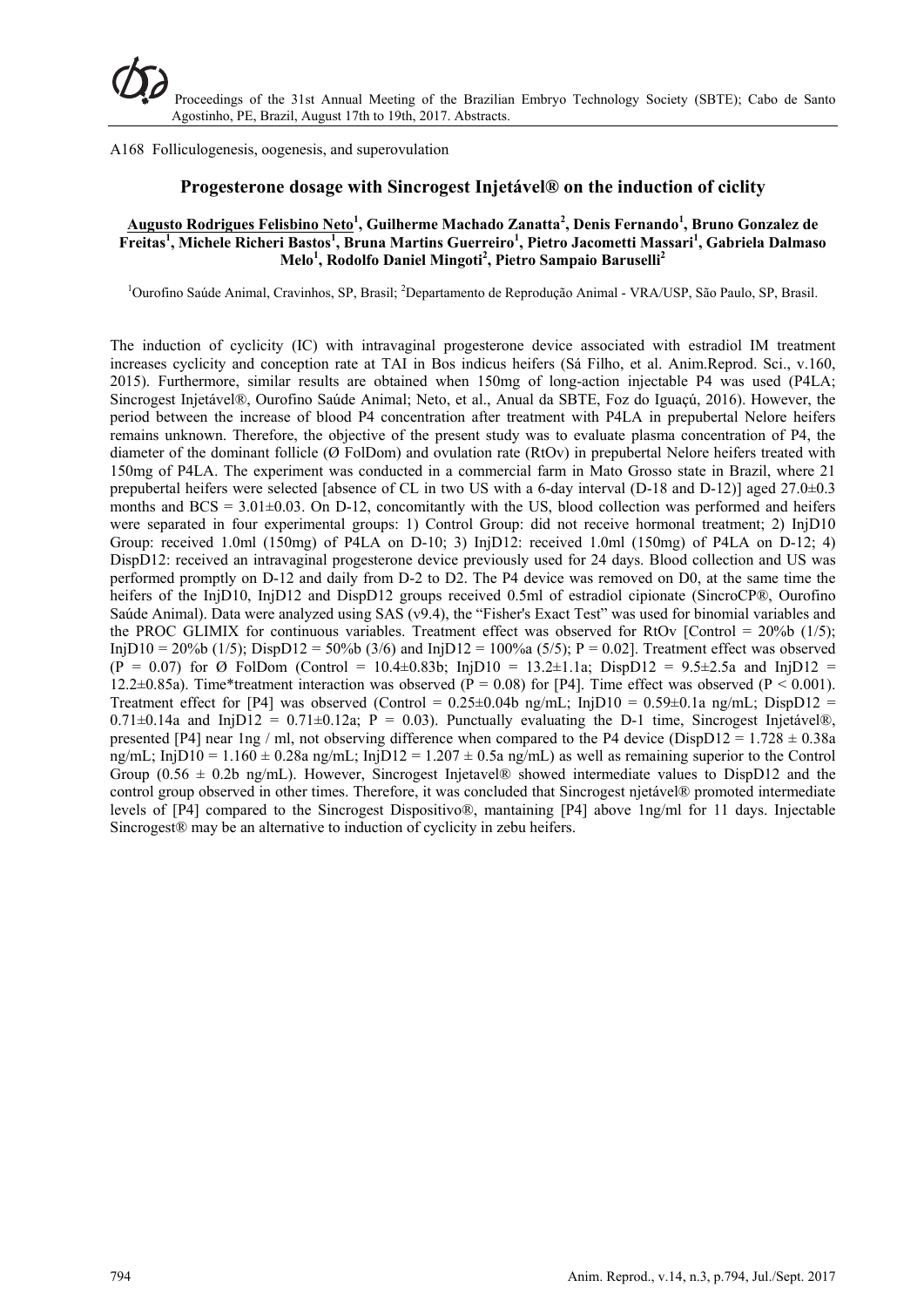A169 Folliculogenesis, oogenesis, and superovulation

# **Effect of overfeeding with rehydrated grain corn silage on ovulation of crossbred Santa Inês Ewes**

### **Lucas Machado Figueira<sup>1</sup> , Débora Regina Silva<sup>1</sup> , João Pedro Araújo Campos<sup>1</sup> , Letícia Rodrigues Faria<sup>1</sup> , Luis Miguel de Rezende1 , Pedro Henriques Lima<sup>1</sup> , Ivan Júnior Ascari2 , Rafael Fernandes Leite3 , Renato Ribeiro de Lima<sup>1</sup> , Nadja Gomes Alves1**

<sup>1</sup>UFLA, Lavras, MG, Brasil; <sup>2</sup>UFG, Goiania, GO, Brasil; <sup>3</sup>UNIFENAS, Alfenas, MG, Brasil.

Overfeeding (flushing) during the breeding season is an usual practice to increase the number of ovulations, once the greater energy intake stimulates folliculogenesis. Regarding the better ruminal digestibility of the starch on the rehydrated grain corn silage (RGCS), the objective of this study was to evaluate the effect of flushing with RGCS on ovulation of ewes. Fifteen crossbred Santa Inês ewes were randomized allocated to treatments: diet with ground corn (GC, n=7) or with RGCS (RGCS, n=8). Diets contained corn silage (40% of the dry matter of the diet), soybean meal, ground or rehydrated corn, and mineral salt were offered for 30 days before the breeding season. Estrus behavior was synchronized with progestagen impregnated implant (Progespon®, Zoetis, Campinas, Brazil) for 11 days, i.m. administration of 37.5 mg of d-cloprostenol (Prolise®, Arsa, Buenos Aires, Argentina) and 300 UI of eCG (Novormon®, Zoetis, São Paulo, Brazil) two days before the implant removal (Day 9). Estrus behavior was observed twice a day. Daily from the day 9, the number and diameter of all follicles  $\geq$  3 mm were observed through ultrasonography (Aloka SSD 500, linear transducer of 7.5 MHz) until the ovulation or until 8 days after the implant removal. The ovulation time was estimated as the mean interval between the last follicle ultrasound image and its disappearance on the following examination. Daily dry matter intake (DMI) was evaluated. Blood samples were collected every six days for glucose dosage. Percentages of estrus and ovulation, estrus length, interval from implant removal to the beginning of estrus and interval from estrus to the ovulation were analyzed by generalized linear models, using SAS® software (v 9.3, SAS Institute, Cary, USA). Variables such as DMI, serum glucose, number, growth rate and diameter of the ovulatory follicles were analyzed by variance analysis. Initial body weight was used as covariate in all analyses. The DMI (1.2  $\pm$  0.1 and 1.1  $\pm$  0.0 kg/day) and the serum glucose concentration (73.0  $\pm$ 8.7 and 82.2  $\pm$  8.0 mg/dL) did not differ (P $>$  0.05) between the treatments GC and RGCS, respectively. The percentage of estrus behavior (57 vs 63%) and the estrus length (43.6  $\pm$  10.6 vs 37.1  $\pm$  9.5 h) did not differ (P>0.05) between treatments, but the implant removal-estrus interval was shorter ( $P<0.05$ ) in the treatment GC (26.5  $\pm$  8.5 vs  $62.8 \pm 8.3$  h). The estrus-ovulation interval  $(41.2 \pm 11.2 \text{ vs } 36.6 \pm 10.0 \text{ h})$ , the percentage of ewes that ovulated (86) vs 75%), the number  $(2.7 \pm 0.5 \text{ vs } 1.7 \pm 0.2 \text{ follicles})$  and growth rate of the ovulatory follicles  $(0.5 \pm 0.1 \text{ vs } 0.7 \pm 0.7 \text{ s})$ 0.1 mm/day) did not differ (P>0.05) between treatments. However, the ovulatory follicles diameter was greater (P<0.05) in the RGCS treatment  $(6.2 \pm 0.5$  mm vs  $8.2 \pm 0.7$  mm). Flushing with RGCS did not promoted increase in the ovulation number, but delayed the estrus beginning and resulted in the ovulation of greater follicles. Acknowledgments: FAPEMIG.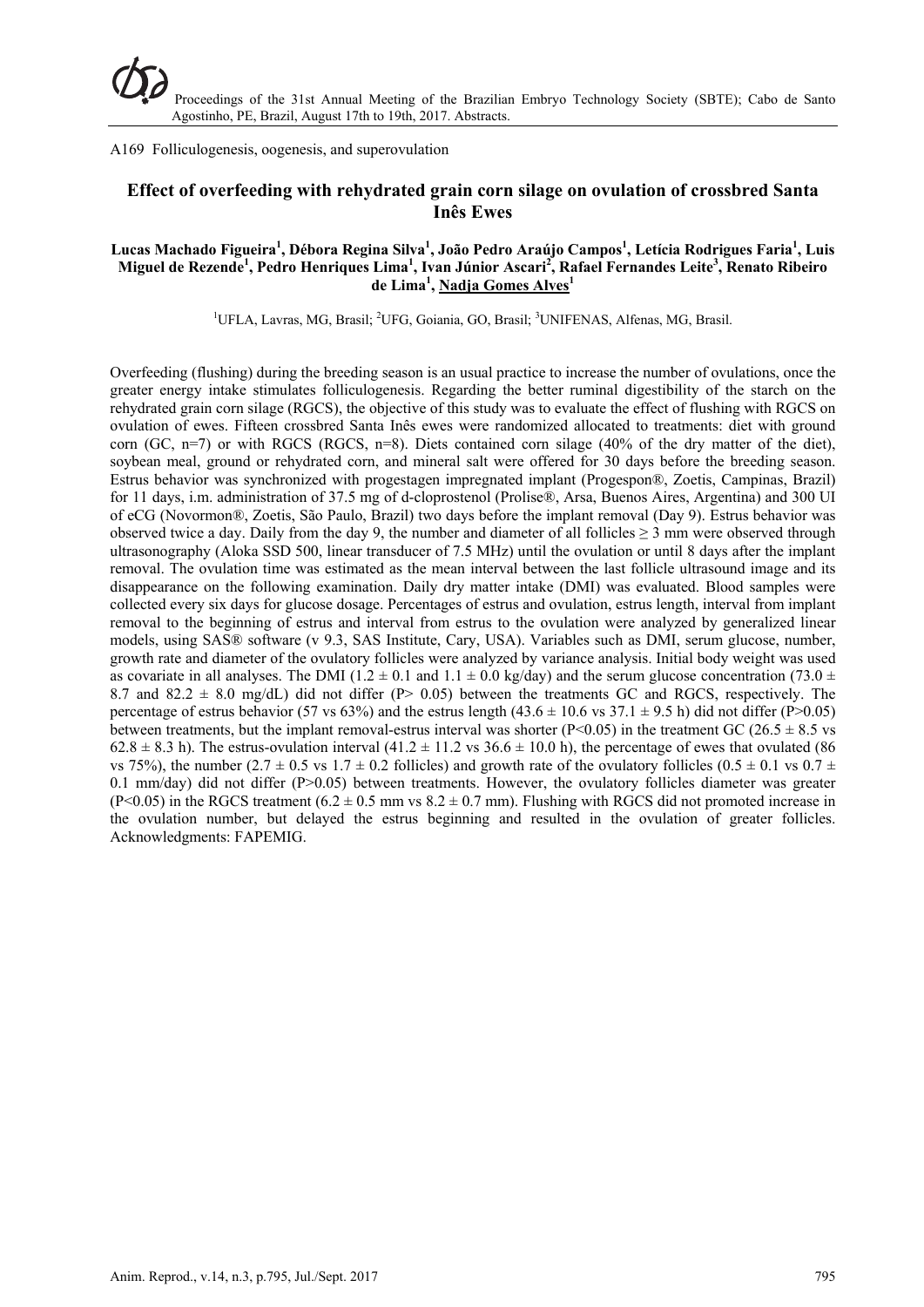A170 Folliculogenesis, oogenesis, and superovulation

# **Effect of different melatonin concentration on meiosis resumption and lipid content of bovine oocytes matured** *in vitro***: Preliminary results**

## **Hugo Fernandes1 , Letícia Schefer1 , Fernanda Cavallari Castro<sup>1</sup> , Daniela Martins Paschoal1 , Katia Lancellotti**  Schwarz<sup>1</sup>, Ramon Cesar Botigelli<sup>2</sup>, Cláudia Lima Verde Leal<sup>1</sup>

<sup>1</sup> Faculdade de Zootecnia e Engenharia de Alimentos (FZEA), Universidade de São Paulo, Pirassununga, SP, Brasil; <sup>2</sup>Instituto de Biociências - UNESP, Botucatu, SP, Brasil.

Melatonin (MLT) is synthesized in pineal gland and can act on reproductive competence, has antioxidant and antiapoptotic activities and influences different cell signaling pathways. The objective of this study was to evaluate the effect of the addition of different concentrations of MLT during the *in vitro* maturation (IVM) on the meiosis resumption rate and lipid content of bovine oocytes. Pools of 25 to 30 cumulus-oocyte complexes (COCs) were randomly selected and submitted to IVM in TCM 199 medium supplemented with 11 µg/mL sodium pyruvate, 10 µg/mL gentamicin and 3 mg/mL BSA (negative control; NC) or added with hormones: 1 µg/mL FSH (positive control; PC) or different concentrations of MLT  $(10^{-11}, 10^{-9}$  and  $10^{-7}$  M), in order to evaluate the individual action of each treatment on IVM and lipid content. Only melatonin was used and not its association with FSH in order to evaluate its individual action on IVM and lipid content. After 9 hours, the oocytes were denuded and stained with Hoechst 33342 and Nile Red, and evaluated by epifluorescence microscope to determine the nuclear maturation stage and lipid content, respectively (emission 445-450nm and 475-490nm excitation and emission 590nm and 516- 560nm excitation, respectively). The fluorescence intensity (FI) was measured by ImageJ software. The statistical analyses were realized by ANOVA, followed by Tukey (3 replicates/group), with 5% of significance (GraphPrism software). There was an increase (P<0.05) on the meiosis resumption rate (metaphase I) for MLT  $10^{-9}$  M group (39.0%, 32/82) when compared to NC group (5.6%, 5/89). For the other treatments, there was no difference in the meiosis resumption (13.3%, 10/75; 8.3%, 6/72 and 35.8%, 29/81 to MLT  $10^{-11}$ ,  $10^{-7}$ M and FSH, respectively) in relation to NC group. For MLT  $10^{-11}$  M group was observed an FI of 8.43  $\pm$  7.61, characterized by a higher lipid content (P<0.0001) in relation to the others treatments with MLT  $10^{-9}$  M (5.6  $\pm$  4.13), MLT  $10^{-7}$  M (4.8  $\pm$  3.21), FSH (5.34  $\pm$  3.66) and NC (4.27  $\pm$  3.28). In conclusion, under the conditions studied, MLT 10<sup>-9</sup> M was able to influence meiosis resumption rate during the initial 9 hours of IVM. In the same way, MLT 10<sup>-11</sup> M stimulated the increasing intraoocyte lipid content. Further studies are necessary to improve the knowledge of MLT role on the lipid synthesis and if it is associated with meiosis resumption in bovine oocyte. Acknowledgment: FAPESP (HF-2016/24884-3, LS, FCC, DMP, scholarships; CLVL, financial support 2015/20379-0).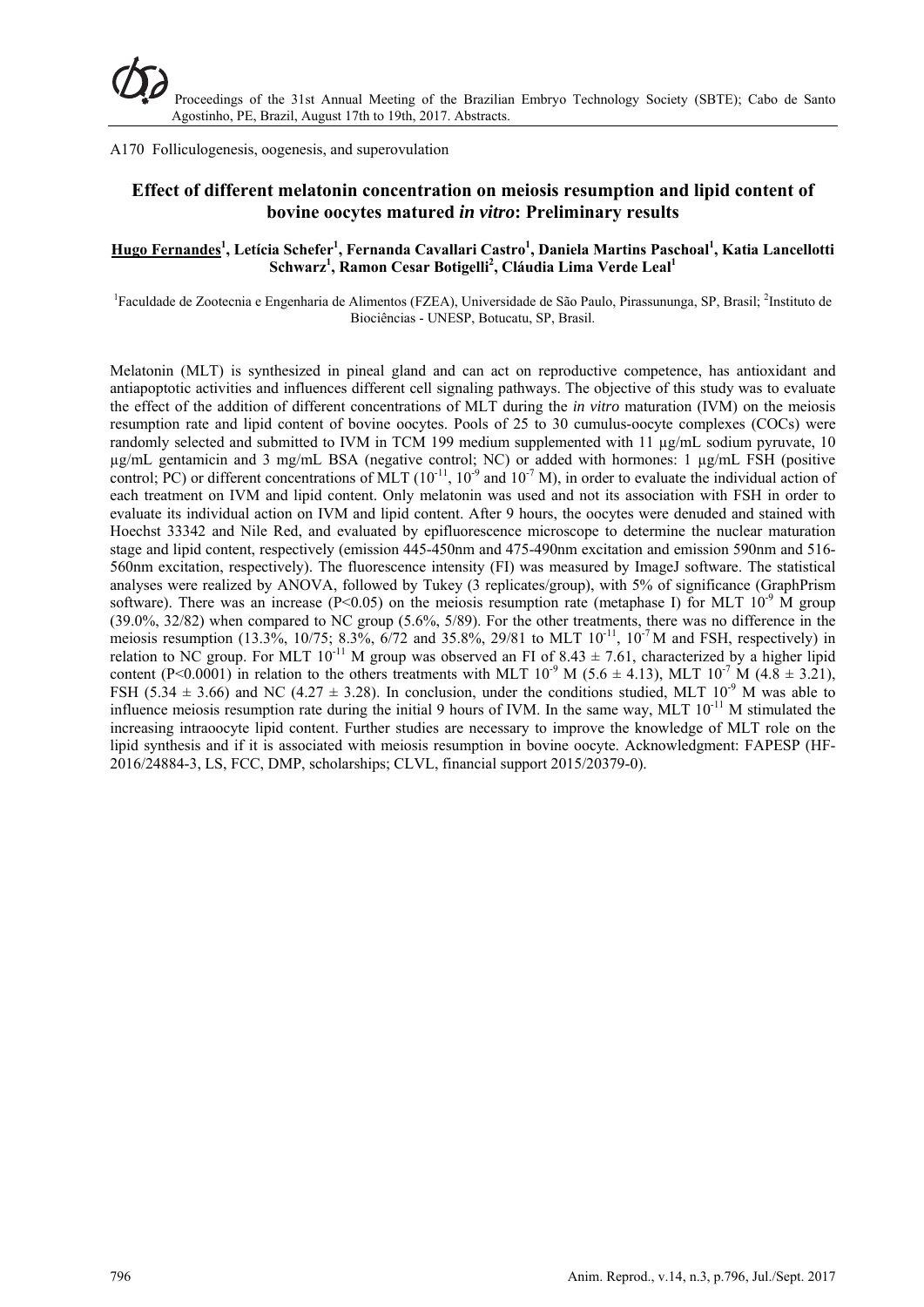## A171 Folliculogenesis, oogenesis, and superovulation

# **Effect of epidermal growth factor on the development of preantral follicles of** *Bos taurus indicus* **females cultured** *in vitro*

#### **Isabela Búfalo, Larissa Zamparone Bergamo, Camila Bizarro da Silva, Marcelo Marcondes Seneda**

Universidade Estadual de Londrina, Londrina, PR, Brasil.

Epidermal Growth Factor (EGF) is considered a potent mitogenic factor for follicular cells. Produced by the oocyte and granulosa cells, EGF plays an important role in the modulation of ovarian folliculogenesis. The objective of the present work was to test the addition of different concentrations of EGF to the in vitro culture medium for 5 or 10 days on the development of preantral follicles included in bovine ovarian fragments. Ovaries (n=10) of Bos taurus indicus females ( $n=5$ ) were collected at a local slaughterhouse. Ovarian tissue fragments ( $n=9$ ) with approximately 3x3x1 mm were obtained from each animal. One fragment was immediately fixed (Bouin's fixative) and processed for histological analysis (control group: Day 0), the remainder was placed in MEM® (Gibco BRL, Rockville, MD, USA; osmolarity 300 mOsm/L, pH 7,2) supplemented with penicillin (200 IU/mL) and streptomycin (200 mg/mL) at 20°C, remaining for 1 hour (period of transport to the laboratory). The other fragments were in vitro cultured for 5 (D5) or 10 days (D10) in MEM+ (cultured control) or MEM+ plus different concentrations of EGF (50, 100 or 200 ng/mL), as the following groups: control (D0); MEM+ (D5); MEM+ + 50 ng/mL de EGF (D5); MEM+ + 100 ng/mL de EGF (D5); MEM+ + 200 ng/mL de EGF (D5); MEM+ (D10); MEM+ + 50 ng/mL de EGF (D10); MEM+ + 100 ng/mL de EGF (D10); MEM+ + 200 ng/mL de EGF (D10). The preantral follicles were evaluated by light microscopy and classified according to the stage of developmental (primordial or developing follicles) and morphology (intact or degenerate). The averages were compared by the Tukey's test ( $P \le 0.05$ ). In this experiment, 2,203 follicles in 720 histological sections were evaluated, totalizing 240 slides and 45 ovarian fragments. The noncultivated control treatment (D0) predominantly presented preantral follicles at the primordial stage (82.8%), some primary follicles and rarely secondary follicles (17.2%). There was an increase in the number of developing follicles when 100 ng/mL EGF was added to the culture medium for 10 days (48.4%), compared to the control treatment (17.2%). In this way, we conclude that the addition of 100 ng/mL of EGF for 10 days to the in vitro culture medium of bovine preantral follicles was efficient in promoting follicles development and maintaining follicular integrity.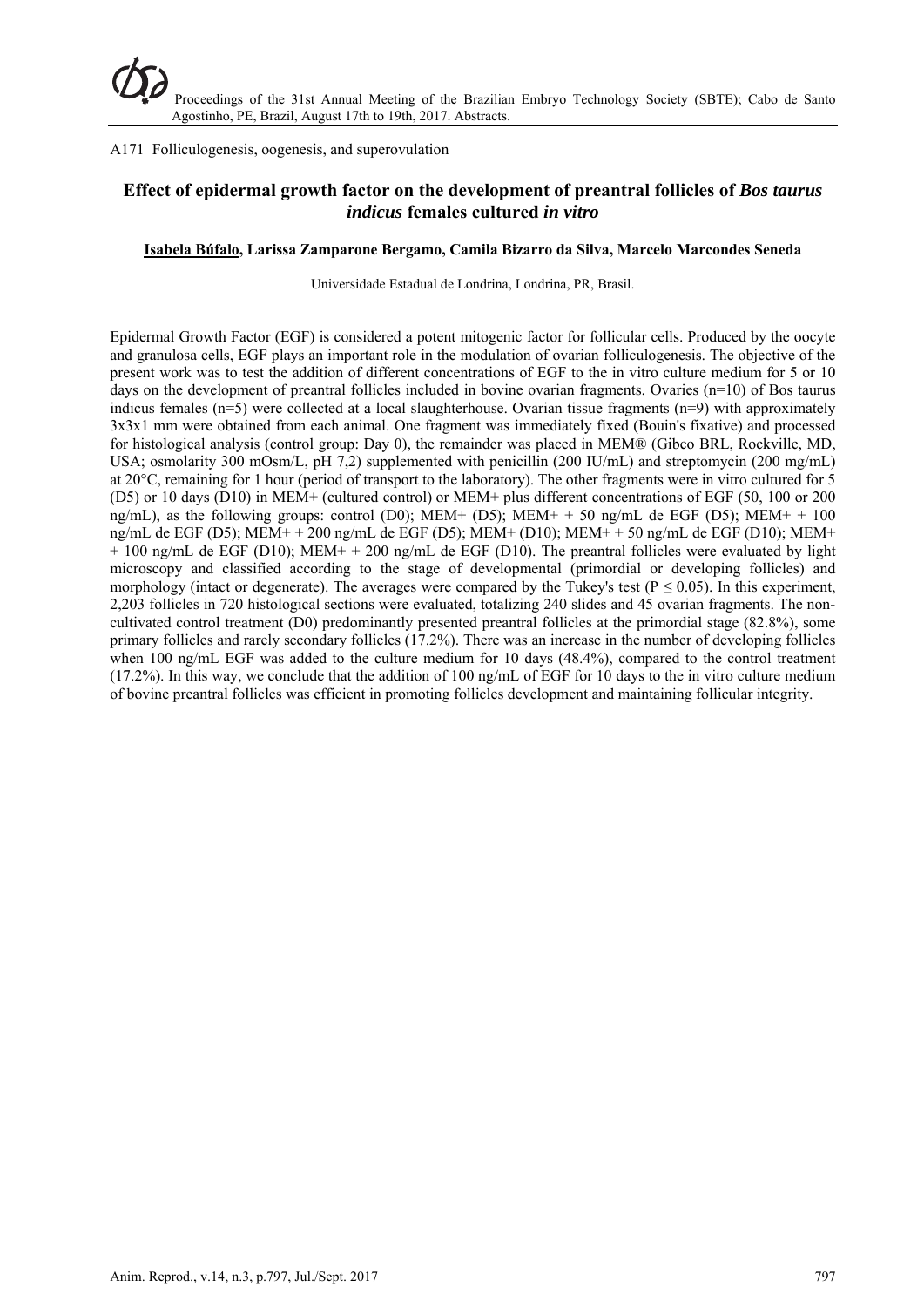### A172 Folliculogenesis, oogenesis, and superovulation

# **Study on nuclear maturation kinetics of bovine ovocyts with different degrees of competence**

### **Sarah de Andrade Dias Rodrigues<sup>1</sup> , Thais Preisser Pontelo<sup>2</sup> , Taynan Stonoga Kawamoto<sup>3</sup> , Felippe Manoel Costa Caixeta1 , Margot Alves Nunes Dode4**

<sup>1</sup>UNB, Brasília, DF, Brasil; <sup>2</sup>UFLA, Lavras, MG, Brasil; <sup>3</sup>UFU, Uberlândia, MG, Brasil; <sup>4</sup>EMBRAPA, Brasília, DF, Brasil.

Oocyte nuclear maturation is a complex process involving modification of chromatin from the germinal vesicle stage to metaphase II. Studies have reported that oocytes from large follicles have greater developmental capacity than oocytes derived from small follicles, resulting in higher rates of in vitro embryo production. The aim of this study was to evaluate the chromatin condensation and nuclear maturation kinetics in oocytes with different degrees of competence. For this, small follicles were used ( SF= 1.0-2.9 mm diameter follicles with less competent oocytes;  $n=120$ ) or large (LF= 6.0-8.0 mm with more competent oocytes;  $n=130$ ) dissected from the ovarian cortex were (Caixeta ES et al., Reprod. Fertil. 21,p.655–664, 2009).The control group (Con; n=151) was recovered by aspiration from 3 to 8 mm follicles. The COCs obtained from each treatment were fixed at 0 and 24 hours of maturation and then stained with lacmoid to identify meiotic stage: GV (GV0, GV1, GV2, GV3; Lodde et al., Mol. Reprod. Dev. 74, p.740–749, 2007), GVBD, MI, AI, TI, MII and abnormal. The data were analyzed by Chi-square (P<0,05). The results showed that at 0 hour of maturation, a higher percentage (P<0.05) of SF(98.33%; 59/60) were at GV stage than the Con (89.77%; 79/88). At the 24 h of culture, the Con and LF groups did not present any other ovocyte in GV, and the LF group presented 93.4% (57/61) of MII. The SF group still had 10% (6/60) oocytes in GV (P <0.05) and only 81.7% (49/60) in MII. Regarding to the degrees of chromatin condensation at GV stage, the SF  $(20\%12/60)$  showed a higher percentage of GV0 than the Con  $(2.27\%2/88)$  group. However, the more competent and the less competent groups did not differ  $(P \le 0.05)$  for the percentage of oocytes in GV1, GV2 and GV3. It can be concluded that SF have the lowest capacity to reach metaphase II, and that the degree of chromatin condensation in GV, when evaluated by lacmoid stain, is not a good parameter to estimate oocytes competence in cattle.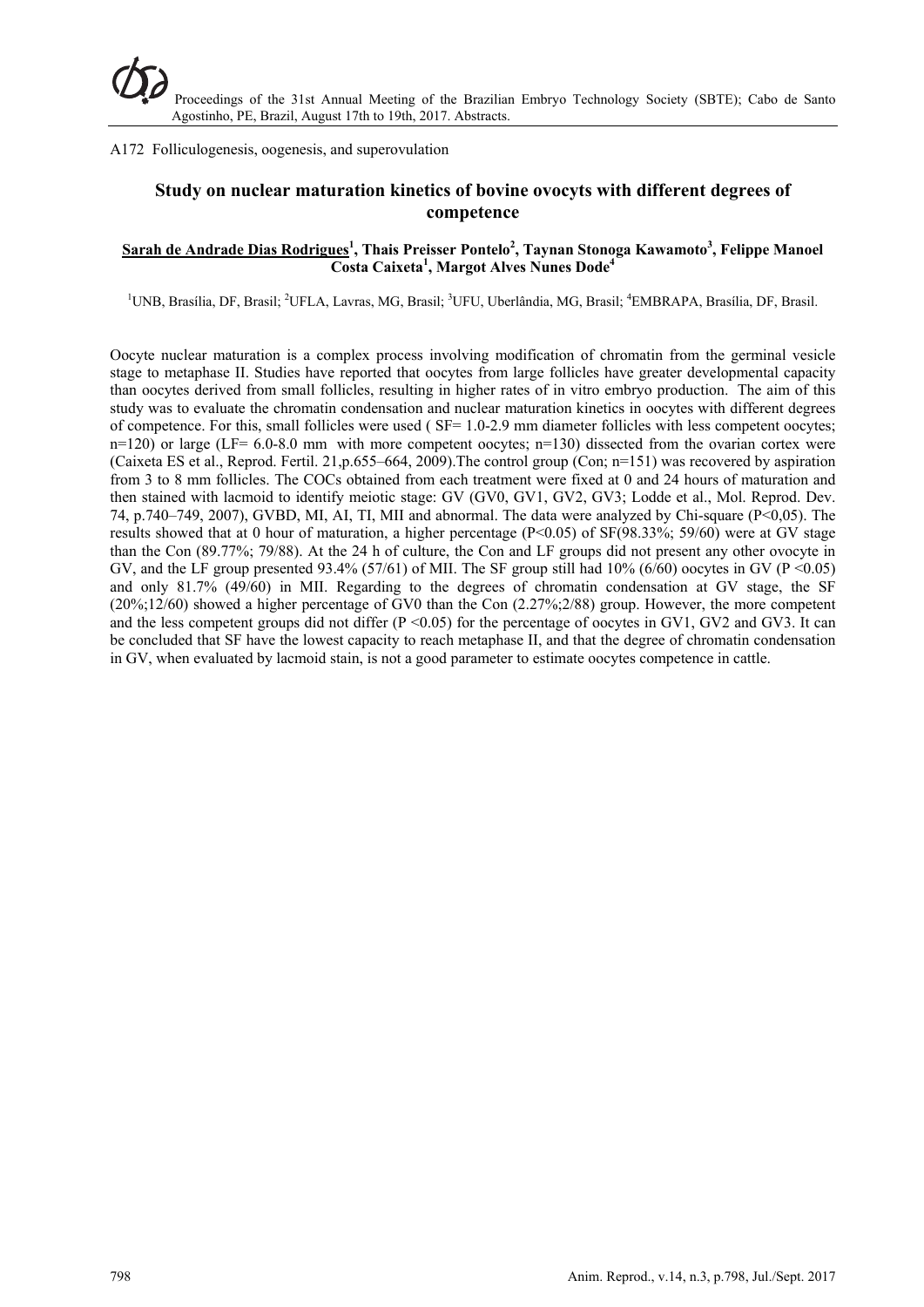A173 Folliculogenesis, oogenesis, and superovulation

# **Fibroblast growth factor 2 regulates apoptosis and viscosity of the extracellular matrix in bovine cumulus-oocyte complexes undergoing** *in vitro* **maturation**

## **Rodrigo Garcia Barros<sup>1</sup> , Ana Caroline Silva Soares1 , Paula Fernanda de Lima1 , Lorena Sanches1 , Ester**  Siqueira Caixeta<sup>1</sup>, Christopher Price<sup>2</sup>, Jose Buratini<sup>1</sup>

<sup>1</sup>UNESP - Botucatu, Botucatu, SP, Brasil; <sup>2</sup>Universite of Montreal, St Hyacinthe, Canadá.

In vitro maturation (IVM) is one of the main obstacles to improve IVF outcomes. There are evidence that cumulus expansion and apoptosis are influenced by in vitro conditions. Fibroblast growth factor 2 (FGF2) expression is upregulated by the LH ovulatory peak in bovine cumulus cells (CC). In bovine granulosa cells, FGF2 activates ERK1-2, a pathway known to regulate cumulus expansion and cell survival. Extracellular matrix (ECM) chemical and physical properties affect adhesive and invasive capacity of the COC and thus fertilization rates. In this study, we assessed whether activation of the ovulatory cascade with FSH increases FGF2 mRNA abundance in CC, and tested the effects of FGF2 on apoptosis, degree of expansion and viscosity of the ECM in bovine COCs undergoing IVM. Groups of 20 COCs (grades 1 and 2) from 3-8 mm follicles of abattoir ovaries were cultured in TCM 199 (0.4% BSA, 1µl/mL FSH, 22µg/ml sodium pyruvate, 75µg/mL amicacin) supplemented with graded doses of FSH  $(0, 0.1, 1, 10$  and 100 ng/mL; IVM for 12h; n=4/dose) or FGF2  $(0, 1, 10$  and 100 ng/mL; IVM for 22h; n=4/dose) at 38,5°C in humid atmosphere. FGF2 mRNA was assessed by real time RT-PCR using SybrGreen (LifeTech) and CYC-A as the reference gene, after RNA extraction from cumulus cells with RNEasy (Qiagen). Expansion degree was visually assessed and classified in grades 1 to 3 (1 poor expansion and 3 complete expansion). ECM viscosity was estimated by the number of pipetting movements necessary to completely denude the oocyte. To assess apoptosis, CC were tested for annexin V and caspase 3/7 staining in a flow cytometer (kits APC Annexin V, BD Pharmigen: CellEvent<sup>™</sup> caspase 3/7. Thermo Scientific). Effects of treatments were tested by ANOVA and means were compared by the Fisher protected test. Treatment with FSH increased FGF2 mRNA levels in a dose dependent manner (mRNA relative values: 0.92±0.12a, 0.82±0,09a, 1.44±0.64a, 4.44±0.52b, 19.92±5.74c). FGF2 did not alter expansion degree, but increased ECM viscosity at all concentrations tested and there are empirical evidence indicating that cumulus ECM is far more viscous when maturation occurs in vivo in comparison to in vitro. FGF2 increased non-apoptotic cells (annexin V and caspase  $3/7$  negative;  $80.48 \pm 2.43\%$ a,  $82.11 \pm 2.36\%$ ab, 85.14±1.09%ab, 86.08±0.83%b) and reduced caspase 3/7 positive cells (17.64±2.06%a, 15.60±2.66%ab, 12.52±1.39%b, 12.25±1.02%b), suggesting an inhibitory action on the intrinsic pathway of apoptosis. In conclusion, the present data suggest that activation of the ovulatory cascade increases transcription of FGF2 in bovine cumulus cells, which appears important for the control of ECM viscosity and apoptosis in the bovine COC. These data have potential practical implications for IVM and suggest novel actions for FGF2 as a mediator of the ovulatory cascade favoring cumulus cells survival and fertilization.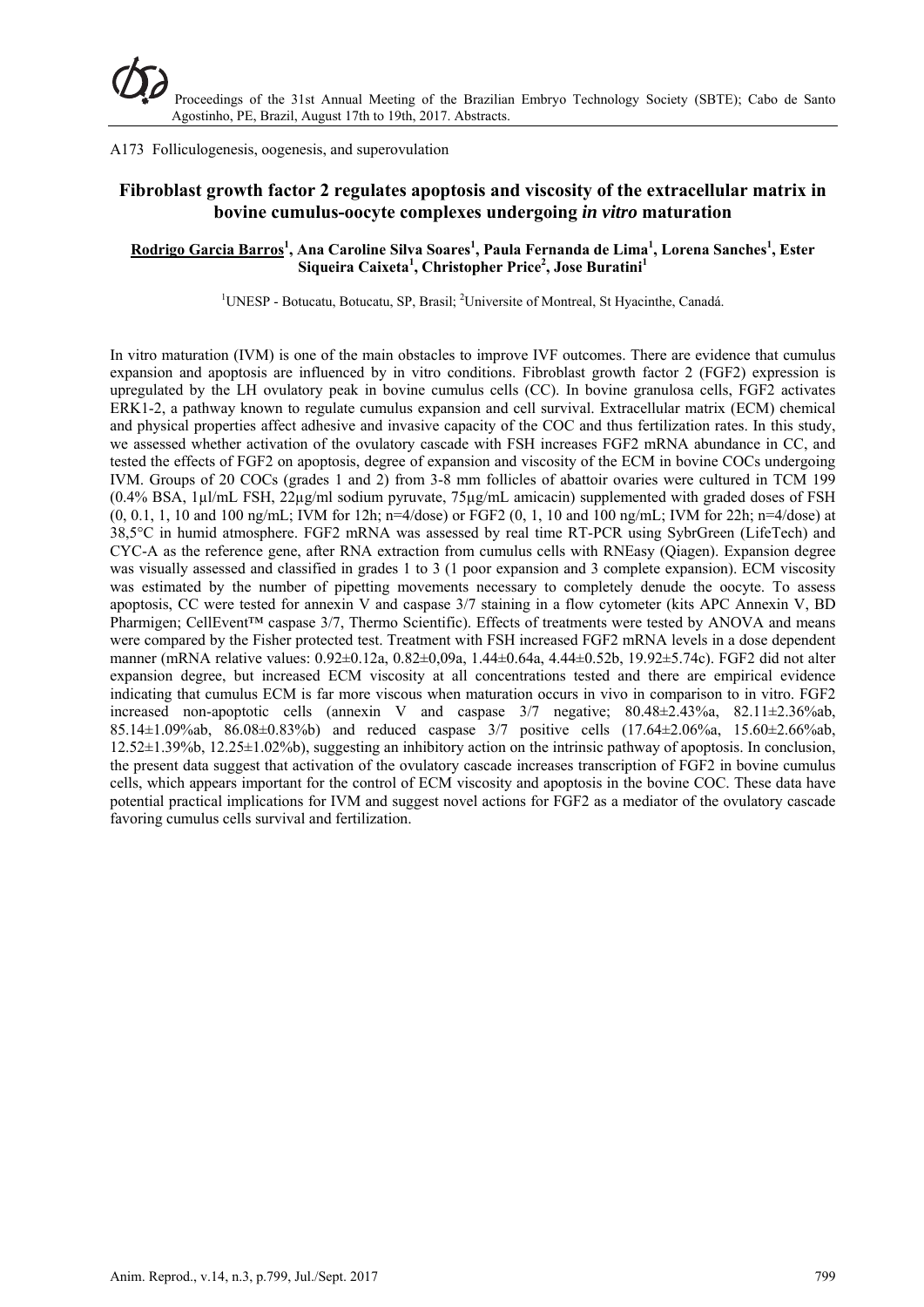A174 Folliculogenesis, oogenesis, and superovulation

## **Lactation influence on antral follicles count (AFC) in Holstein cows reared in the semiarid**

### **Sebastião Inocêncio Guido<sup>1</sup> , Fabiani Coutinho Lordão Guido<sup>2</sup> , Leonardo Fernandes Alencar1 , Paulo Roberto**   $\Lambda$ Zevedo<sup>1</sup>, Cláudio Coutinho Bartolomeu<sup>2</sup>, Antônio Santana dos Santos Filho<sup>1</sup>, Joaquim Evêncio Neto<sup>2</sup>

<sup>1</sup>Instituto Agronômico de Pernambuco - IPA, São Bento do UNA, PE, Brasil; <sup>2</sup>Universidade Federal Rural de Pernambuco -UFRPE, Recife, PE, Brasil.

This study was conducted at the Experimental Station of São Bento do Una (ESSBU/IPA) Pernambuco, Brazil (Latitude 08 31' 35'' S and Longitude 036 27' 34.8'' W), with the objective of evaluating the influence of lactation on the diameter and count of ovarian antral follicles (AFC) in Holstein cows submitted to hormonal protocol. Eighty-seven lactating cows aged 36 to 96 months, body condition score 2-3 and between 50 and 120 days in milk (DIM) or non-lactating were used. The cows were kept in a semi-intensive system, receiving a diet composed of cactus pear (Opuntia ficus-indica Mill), sorghum silage (Sorghum bicolor (L) Moench) and protein concentrate with 28% crude protein along with mineral supplement and water ad libitum. All cows after clinical and gynecological evaluation were distributed in six experimental groups (G1 to G6). In groups G1, G2 and G3 cows were not submitted to hormonal protocol, being G1 (n = 15) composed of non-lactating cows, G2 (n = 15) by lactating cows with average production (15-20 kg / milk / day) and G3 (n = 15) lactating cows with high production (21-35 kg / milk / day). The G4, G5 and G6 groups were submitted to hormonal protocol, with G4 (n = 14) being non-lactating cows,  $G5$  (n = 14) being cows with average production, and  $G6$  cows with high production. The hormonal protocol consisted of an intravaginal device containing 1g of P4 and 2mg of Estradiol Benzoate in D0, 0.530mg of Cloprostenol along with 200 IU of FSH in D4. All females were submitted to ultrasound examination for AFC and measurement of follicular diameter in D6. An ultrasound equipped with a 7.5 MHz microconvex transducer coupled to a transvaginal guidewire was used. The antral follicles of both ovaries were measured obtaining the diameter of the largest and the smallest follicle in each ovary. The data were submitted to ANOVA and to the Tukey test considering the level of 5%. There was no difference  $(P> 0.05)$  in the diameter of the large follicles, being observed variations from 9.6  $\pm$  0.75 to 11.9  $\pm$  0.87 mm. As for the smaller diameter follicles varied from 3.3  $\pm$  0.99 to 4.7  $\pm$ 1.02 mm (P<0.05). In the AFC cows from G4 had an average of  $25.8 \pm 1.72$  follicles, being superior (P<0.05) to the other groups. However, G1 cows had  $18.7 \pm 1.54$  follicles and were also superior (P <0.05) to G2 cows (8.7  $\pm$  1.04), G3 (12.4  $\pm$  1.16), G5 (11.3  $\pm$  1.12) and G6 (10.3  $\pm$  0.93). Therefore, it was concluded that lactation exerted influence on AFC in Holstein cows, even with the use of hormonal protocol.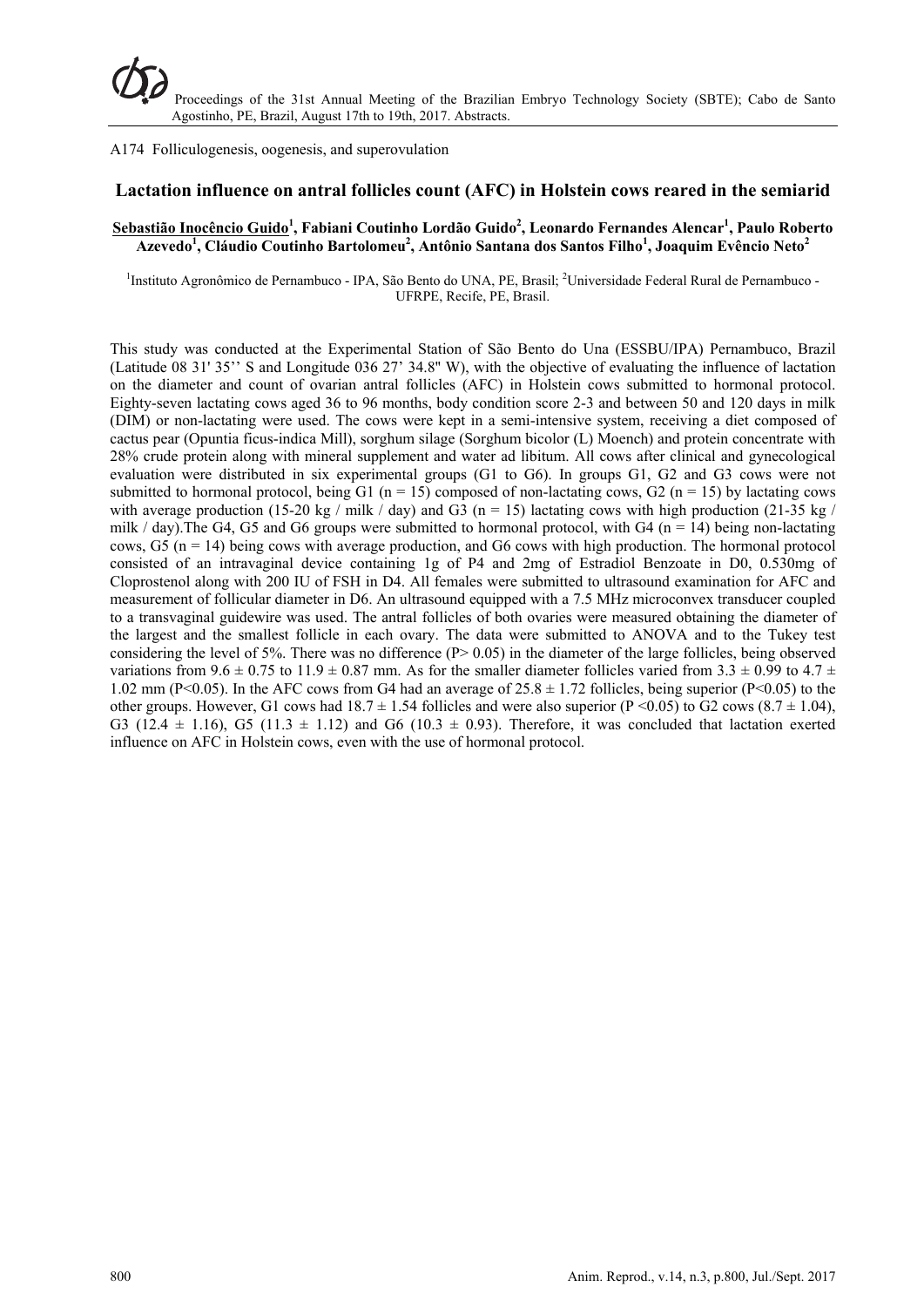#### A175 Folliculogenesis, oogenesis, and superovulation

### **Lipids of bovine oocytes recovered from different follicle sizes**

### $\frac{Jorge\ Abrão\ P.\ Vilela^{1}}{A}$ , Kelly Annes<sup>2</sup>, Diego Borba Muller<sup>1</sup>, Melina Bucco Soares<sup>1</sup>, Katia Roberta A. Belaz<sup>3</sup>, **Francielli Weber Santos<sup>1</sup>, Marcella Pecora Milazzotto<sup>2</sup>, Marcos Nogueira Eberlin<sup>3</sup>, Fernando Silveira Mesquita<sup>1</sup> , Mateus José Sudano<sup>1</sup>**

<sup>1</sup>Universidade Federal do Pampa, Uruguaiana, RS, Brasil; <sup>2</sup>Universidade Federal do ABC, Santo André, SP, Brasil; <sup>3</sup>Universidade de Compines, Compines, SP, Brasil; <sup>3</sup>Universidade de Campinas, Campinas, SP, Brasil.

Oocyte development is a complex process involving sequential molecular, biochemical and ultrastructural changes. The aim of the present study was, therefore, to access the amount of cytoplasmic lipid droplets and lipid profile fluctuation in oocytes derived from different follicle sizes and to associate with the oocyte mRNA levels of key lipid metabolism-related genes, and follicular fluid metabolic molecules. Cow ovaries collected from a slaughterhouse were used for the recovery of oocytes and follicular fluid from follicles with  $\leq 2$  mm, 3-5 mm, 6-8 mm and  $> 8$  mm diameter. The diameters of follicles were carefully determined with caliper device followed by volume monitoring. Only oocytes with homogeneous cytoplasm and with more than three layers of cumulus cells were selected and denuded after trypsin and acidic tyrode's solution treatment. Oocyte lipid content and profiles were accessed by Sudan Black B staining (n=20 to 30 oocytes per group) and MALDI-MS (35 to 65 oocytes per follicle size, n=7 to 13 per group), respectively. Relative abundance of oocytes mRNA transcripts for ACSL3, ELOVL5, ELOVL6, SREBP and LXR $\alpha$  genes were determined by quantitative realtime PCR (n=4, total of 60 oocytes per follicle size). The patterns of follicular fluid molecules were investigated trough commercial biochemical assays. The data were analyzed by ANOVA using the PROC GLIMMIX of SAS and MetaboAnalyst 3.0. Oocytes recovered from follicles  $>8$  mm had higher cytoplasmic lipid content when compared with the oocytes from other follicle sizes (6.0  $\pm$  0.4; P<0.05). The other groups showed no difference in lipid content ( $\leq$ 2 mm: 4.8  $\pm$  0.4; 3-5 mm: 4.1  $\pm$  0.3 e 6-8 mm:  $4.2 \pm 0.4$ ; P>0.05). The mRNA abundance of ELOVL6 was reduced (P=0.02) in the oocytes recovered from 6-8 mm  $(5.3x)$  and > 8mm  $(5.6x)$  follicles compared with the  $\leq$  2mm group. The mRNA levels of ACSL3, ELOVL5, SREBP and LXR $\alpha$  were similar (P>0.05) among groups. Follicular fluid of large follicles (6-8 mm and/or >8mm) presented higher (P<0.05) levels of glucose, cholesterol, reactive oxygen species, glutathione and superoxide dismutase activity compared with small follicles (≤2 mm and/or 3-5 mm). Triglyceride concentration has reduced (P<0.05) in large follicles (6-8 mm and >8mm) compared with small follicles ( $\leq$ 2 mm and 3-5 mm). Additionally, oocytes recovered from different follicle sizes have presented fluctuations of membrane lipids such as phosphatidylcholines and sphyngomielins. Therefore, the findings of this study reveal the following: i) oocytes recovered from follicles greater than 8 mm have higher lipid content; ii) the oocyte phospholipid membrane profiles varies among different follicle sizes; iii) the mRNA level of ELOVL6 in oocytes recovered from large follicles suggests lower elongation reaction rate of fatty acids containing 12 to 16 carbons; iv) follicular fluid triglyceride, cholesterol, and glucose concentrations may be influencing oocyte lipid content and profiles. Acknowledgements: CNPq and FAPESP.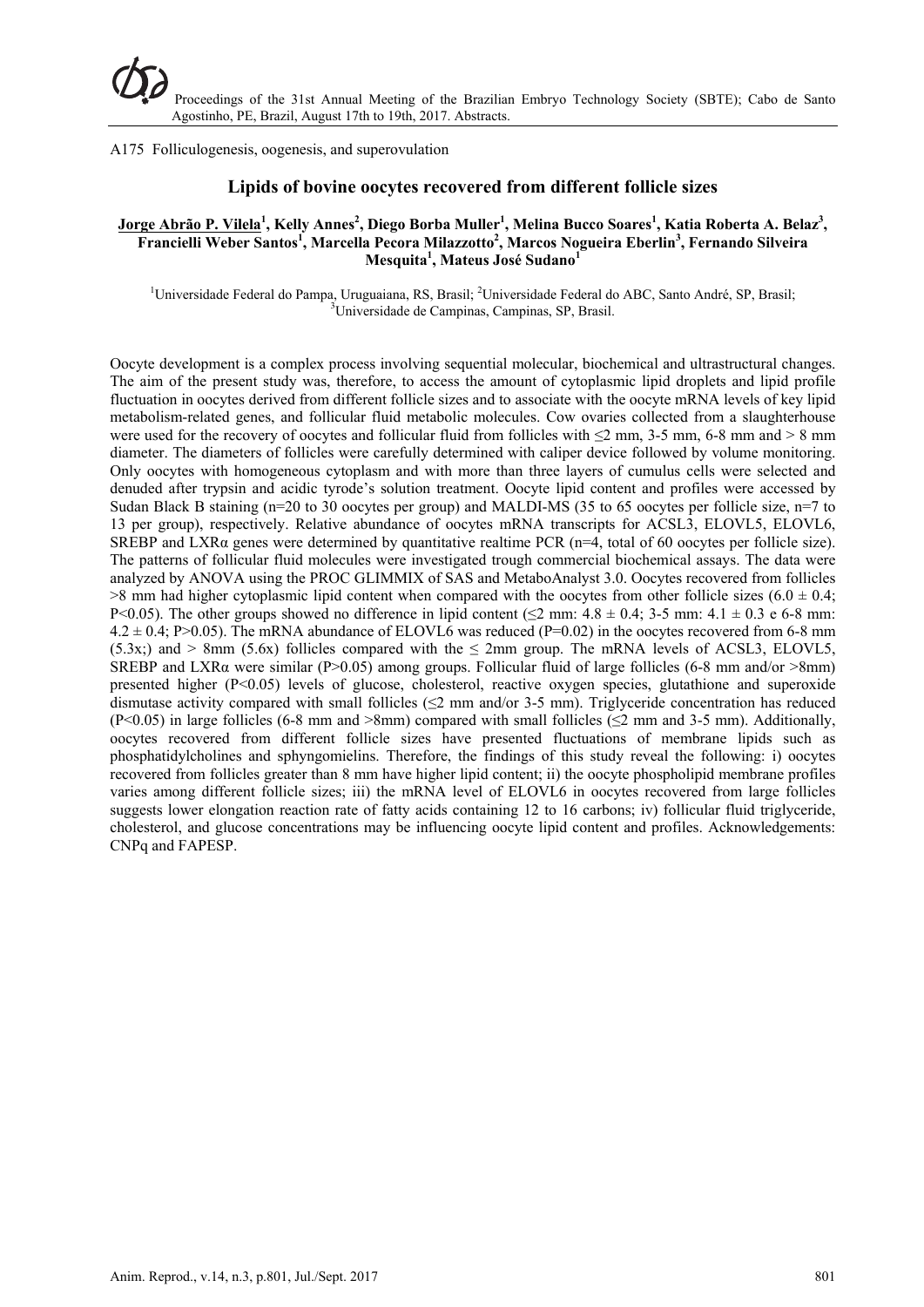A176 Folliculogenesis, oogenesis, and superovulation

# **Increased expression of Mitofusin 2 in relation to Mitofusin 1 in oocytes impairs folliculogenesis in mice**

## **Karen Freire Carvalho<sup>1</sup> , Bruna Martins Garcia1 , Thiago Simões Machado<sup>1</sup> , Carolina Habermann Macabelli<sup>1</sup> ,**  Fernanda Karina da Silva Ribeiro<sup>1</sup>, Francisco Eduardo Gontijo Guimarães<sup>2</sup>, Marcos Roberto Chiaratti<sup>1</sup>

<sup>1</sup>Universidade Federal de São Carlos, Sao Carlos, SP, Brasil; <sup>2</sup>Universidade de São Paulo, São Carlos, SP, Brasil.

Mitochondria are highly dynamic organelles that change their morphology by undergoing fusion and fission processes. We previously addressed the role of mitochondrial fusion in oocytes by conditional knockout of Mfn1 (M1), Mfn2 (M2) and Mfn1+Mfn2 (DM) based on Zp3-driven expression of Cre recombinase. As a result, M1 and DM females were infertile, whereas M2 females were subfertile. Compared to the M1 group where infertility was caused by defective folliculogenesis, DM females were infertile due to ovulation of oocytes that arrested meiotic progression. These results suggested that ablation of Mfn2 in DM oocytes partially rescued the effect of Mfn1 deficiency. To further investigate this, using 5-week-old mice injected with eCG, we evaluated oocyte ultrastructure, ATP and FADH2 level as well as gene expression in oocytes and ovaries. The number of follicular cells was determined using ovaries from 8-week-old females injected with BrdU. Data were evaluated by ANOVA followed by Duncan test  $(P<0.05)$ , with at least biological triplicates. DM ovaries expressed normal levels of follicular markers that were downregulated (*Inhba*, *Inhbb*, *Fst* and *Fshr*) or upregulated (*Kitl* and *Lhcgr*) in M1 ovaries. In addition, these genes were not altered in M2 ovaries, except for *Fst* and *Fshr* that were increased. A similar pattern was found in oocytes since *Bmp15* and *Fgf8b* were downregulated in the M1 group, but remained unchanged in the WT, M2 and DM. These findings are in accordance with our previous results, suggesting the lack of Mfn2 enabled folliculogenesis in the DM group. In keeping with this, the number of follicular cells did not differ between the WT and DM groups, but it was decreased in the M1 and increased in the M2. The number of replicating cells was also decreased in M1 follicles, but unchanged among WT, M2 and DM. Ultrastructural analyses revealed that DM and M2 oocytes contained fewer mitochondria which were swollen in comparison to WT and M1 oocytes. Moreover, ultrastructure characteristics of mitochondria (i.e. increased number of inner membrane vesicles) were more often altered in the M1 and DM groups. Mitochondrial dysfunction in the DM group became more apparent after ovulation, as indicated by enhanced mitochondrial aggregation, increased amounts of FADH<sub>2</sub> and decreased levels of ATP and ATP/ADP. These defects possibly led to defective meiotic progression of DM oocytes. Therefore, ablation of Mfn2 in DM oocytes could have enabled follicular development through inducing replication of follicular cells. As a result, this might have compensated for the mitochondrial defect in DM oocytes until ovulation when the oocyte loses interaction with cumulus cells. This suggests an important role of Mfn1/Mfn2 ratio to oocyte development. Considering that Mfn1, but not Mfn2, were downregulated in oocytes from aged females, Mfn1/Mfn2 imbalance might underpin part of the effects of aging on oocyte competence. Financial Support: FAPESP (grants# 2012/50231-6 and 2016/11942-5).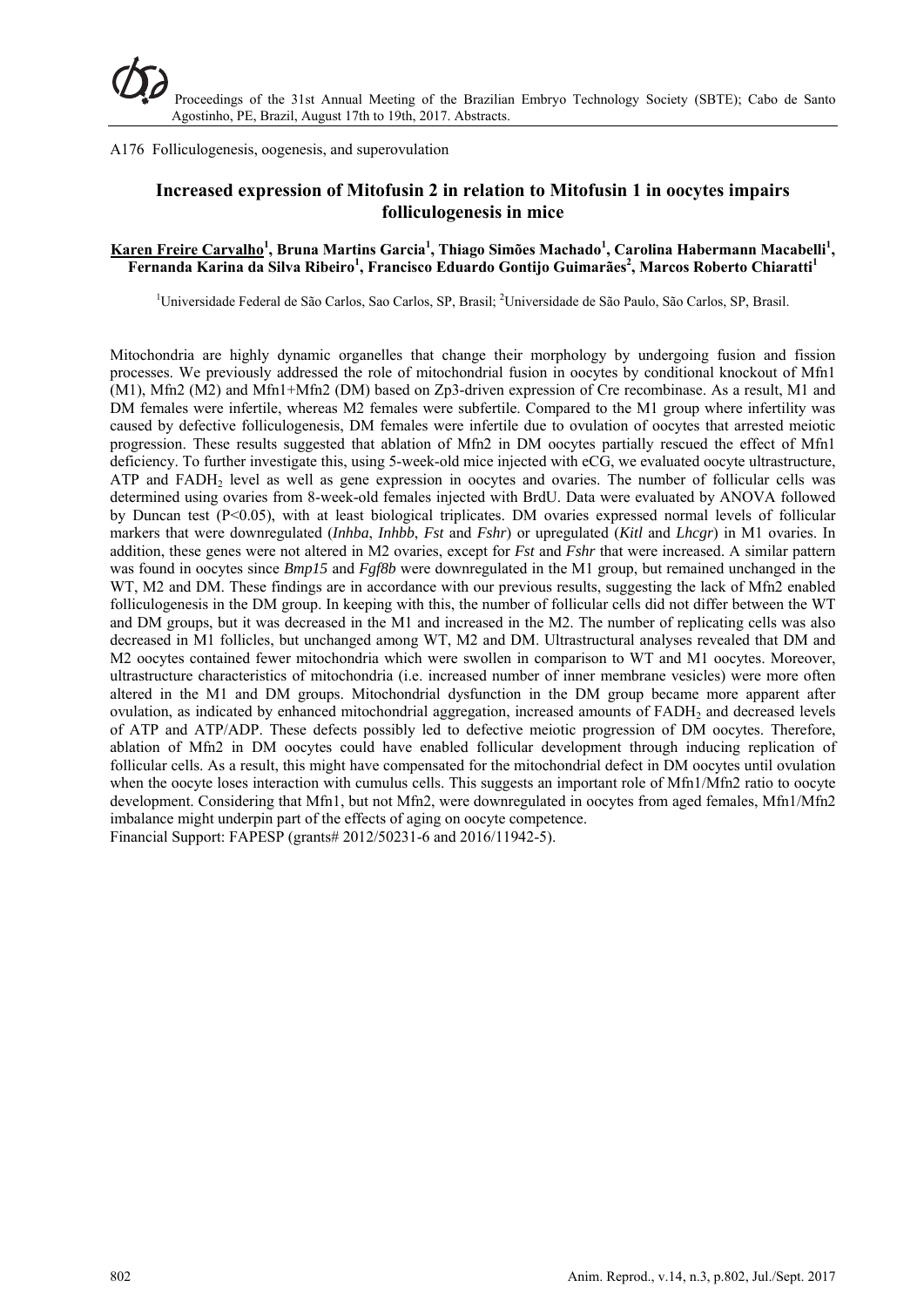#### A177 Folliculogenesis, oogenesis, and superovulation

## **Mutant mitochondrial DNA is selectively eliminated in the mouse oocyte by mitophagy**

### **Bruna Martins Garcia, Thiago Simões Machado, Fernanda Karina da Silva Ribeiro, Carolina Habermann Macabelli, Karen Freire Carvalho, Marcos Roberto Chiaratti**

UFSCAR, Sao Carlos, SP, Brasil.

Several lethal and cureless diseases are caused by mutations in the mitochondrial DNA (mtDNA). However, since wild-type mtDNA molecules are preferentially transmitted to the next generation, understanding the underlying mechanism might enable manipulation of mitochondrial inheritance. Recently, we conditionally (driven by Zp3-Cre) knocked out mitofusins 1 (Mfn1) and 2 (Mfn2) in heteroplasmic oocytes (C57BL/6 (B6) and NZB/BINJ (NZB) mtDNA) to evaluate the effect of mitochondrial fusion on mtDNA inheritance. NZB mtDNA differs from B6 mtDNA in 91 nucleotides, which are known to affect mitochondrial function. We found that Mfn1-null oocytes did not differ (-10.3±1.58) from wild-type (WT) oocytes (-10.1±1.25) regarding the  $\triangle NZB$  (difference between the percentage of NZB mtDNA in the oocyte or progeny and that present in the mother). However, the ΔNZB was mitigated in Mfn2-null (-3.0±1.45) and Mfn1-null+Mfn2-null (DM-null) (-4.4±1.21) oocytes. This indicates that during oocyte development B6 mtDNA is preferentially inherited by a mechanism relying on Mfn2 expression. Considering that Mfn2 seems to play a key role during mitophagy, this work aimed at associating the higher levels of NZB mtDNA in Mfn2-null oocytes with a possible defect on the autophagic flux. In this regard, we used heteroplasmic B6/NZB mice and estimated the effect on mitochondrial inheritance by quantitating the ΔNZB and the occurrence of autophagosomes in the oocyte. Data were analyzed by ANOVA followed by T test or comparison of means by Duncan. Differences with P<0.05 were considered significant. First, we confirmed that the conditional knockout of Mfn2 in the oocyte resulted at weaning in pups with higher levels of NZB mtDNA (ΔNZB – WT=- 8.1±1.07 vs. Mfn2-null=2.4±1.77). In addition, both the level of NZB mtDNA in spleen (ΔNZB – WT=-22.4±2.47 vs. Mfn2-null=-13.4 $\pm$ 3.51) and liver ( $\triangle$ NZB – WT=9.3 $\pm$ 3.06 vs. Mfn2-null=19.9 $\pm$ 2.77) were increased in pups that were 100 days old. These tissues, respectively, eliminate and accumulate NZB mtDNA with aging, giving evidence that the lack of Mfn2 in the oocyte impacted on mitochondrial inheritance. Next, we investigated whether the underlying mechanism by which NZB mtDNA is eliminated was dependent on autophagy. To this end, heteroplasmic oocytes were *in vitro* matured in the presence (CO) or absence (CT) of 100 µM of chloroquine, an autophagic inhibitor. The higher amounts of autophagosomes in CQ oocytes, as indicated by anti-Lc3b immunofluorescence  $(CQ=52.0\pm 2.51$  vs.  $CT=42.1\pm 5.11$ ), suggested the treatment interfered with the autophagic flux. As a result, the treatment with chloroquine reduced NZB mtDNA elimination by ~70%, agreeing with our results from Mfn2-null oocytes. In conclusion, these results provide evidence that mitochondrial inheritance is regulated in the oocyte by mitophagic elimination of mutant mtDNA.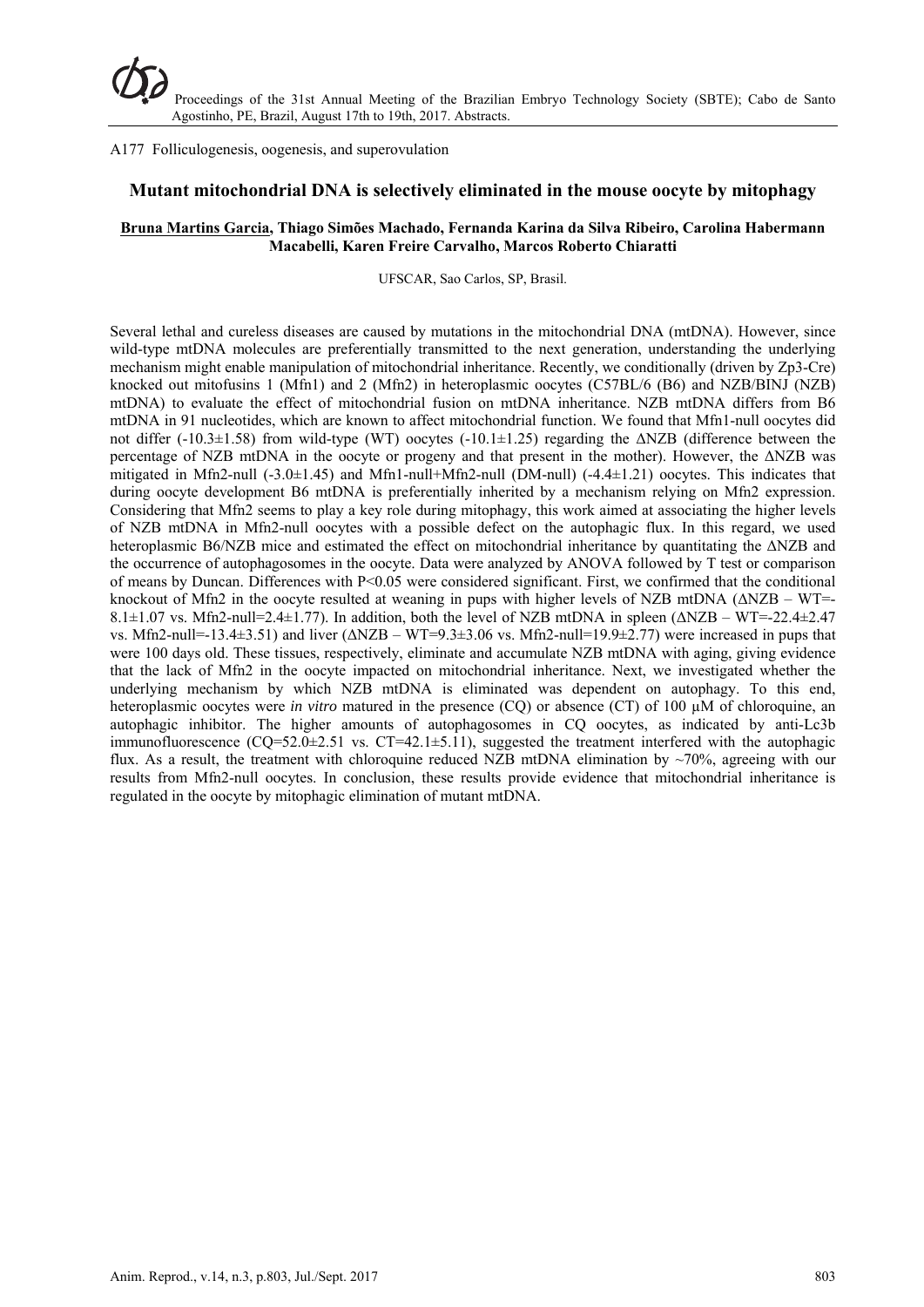A178 Folliculogenesis, oogenesis, and superovulation

# **Ovarian response to hormonal stimulation treatment in collared Peccary (***Pecari tajacu* **linnaeus, 1758)**

### **Ana Clara Sampaio Viana<sup>1</sup> , Jeferson Lucas Sousa Freitas1 , Lívia Batista Campos2 , Alexandre Rodrigues**   $\overline{\text{Silva}^2}$ , Moacir Franco Oliveira<sup>2</sup>, Vicente José de Figueirêdo Freitas<sup>1</sup>, Dárcio Ítalo Alves Teixeira<sup>1</sup>, Luciana **Magalhães Melo<sup>1</sup>**

<sup>1</sup>UECE, Fortaleza, CE, Brasil; <sup>2</sup>UFERSA, Fortaleza, CE, Brasil.

The *Pecari tajacu* species, commonly known as collared peccary, has arouse commercial interest. The study of the animal reproductive physiology is necessary in order to assist captive management and biodiversity conservation. This study aimed to compare two different hormonal treatments in collared peccaries females. The animals (n=4) were provided by Wild Animals Multiplication Center (CEMAS) located at Federal Rural University of Semi-Arid (UFERSA) and were subjected to two ovarian stimulation protocols with PG600® (eCG and hCG, MSD Saúde Animal, São Paulo, Brasil). The hormone was administered by single intramuscular injection and the treatments consisted of 5mL as recommended for swine ovarian stimulation (SD, Swine Doses) or 1.2mL as determined by allometric calculation (AD, Allometric Doses). Five days after hormone administration, ovaries were recovered and visualized follicles were classified as  $(S)$  small  $( $0.3$ cm),  $(M)$  medium  $(0.3-0.5cm)$  or  $(L)$  large  $(>0.5cm)$ . The$ number of corpora lutea (CL) in each ovary was registered. Biopsies of follicles were achieved with Castroviejo scissors, weighted and stored in liquid nitrogen for downstream applications. Data were presented as mean  $\pm$  s.e.m and compared by Student t test at P<0.05. The follicle numbers for each group (SD and AD, respectively) were 6.00  $\pm$  0.71 and 12.00  $\pm$  2.83 for S, 8.00  $\pm$  0.71 and 8.00  $\pm$  0.00 for M and 10.00  $\pm$  1.41 and 4.50  $\pm$  1.77 for L follicles. Despite numerically different, the number of S, M and L follicles were statistically similar (P>0.05) between SD and AD groups. The biopsy weights of SD animals were  $5.44 \pm 1.71$  mg for S,  $11.92 \pm 2.67$  mg for M and  $17.53 \pm 2.92$ mg for L follicles. While for AD group, the follicular biopsies weighted  $2.09 \pm 0.28$ mg for S,  $2.41 \pm 0.36$ mg for M and  $2.69 \pm 0.59$  for L follicles. Thus, the mass of follicular wall increased significantly (P<0.05) from S to M and from S to L follicles in DS, but not in AD group. Consequently, DS treatment yielded a greater amount (p<0.05) of follicular tissue sample from L follicles than AD (378  $\pm$  53.49 *vs* 28.4  $\pm$  3.81 mg, respectively). Finally, both treatment produced similar (P>0.05) ovulation rates (accessed by CL number) in females. Thus DS produced 2.50  $\pm$ 0.35 CL/animal and AD produced  $3.00 \pm 0.71$  CL/animal. Additionally, a female of AD treatment presented two structures macroscopically classified as luteinized follicles. In conclusion, both SD and AD treatments produced similar ovarian stimulations (denoted by the number of follicles) and ovulation rates in collared peccary females. On the other hand, AD treatment generated luteinized follicles, which might indicate that the dosage is not completely optimal to induce ovulation. Finally, the follicular wall mass seems to increase with follicular size after SD, but not after AD treatment. Additional investigations about oocyte quality or molecular profiles of ovarian follicles can elucidate reproductive physiology of collared peccary.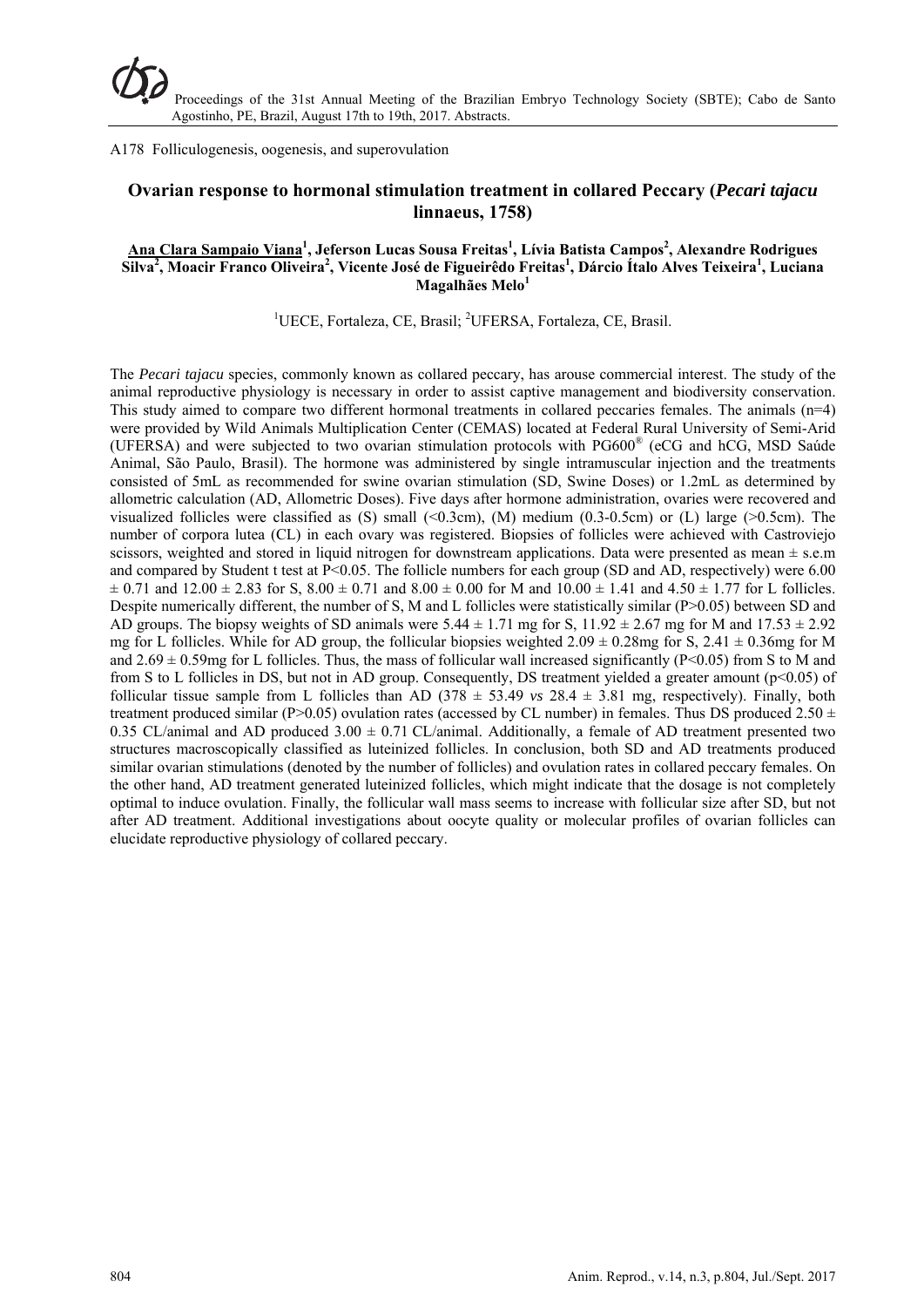A179 Folliculogenesis, oogenesis, and superovulation

# **Embryonary recovery rates after the induction of ovulation using human chorionic gonadotropin (HCG) in mares with different follicular diameters**

### **Júlio César Ferraz Jacob, Natália de Figueiredo, Rita de Cássia Lima Morais, Jhonnatha Paulo Oliveira, Marcus Ferreira Sá, Diego Rodrigues Gomes, Giselle Stefani**

Universidade Federal Rural do Rio de Janeiro, Seropedica, RJ, Brasil.

Human chorionic gonadotropin is used as an ovulation inducer (OI) in mares and does not affect the embryo recovery rate. This hormone is important in embryo transfer programs in order to obtain an effective synchronization degree of ovulations between the donor and the recipient to obtain improved gestation rates. (JACOB, et al., 2011. A Hora Veterinária, v. 180, p. 9-13). However, it is unknown whether there is an influence in the embryo recovery rate after the induction of ovulation in follicles (FL) with diameters < 35mm. Observing this fact, the aim of this study was to evaluate the embryo recovery rate after the induction of ovulation with hCG in mares with follicles with different diameters. Estrous cycles (n=101) from embryo donor mares (n=40; with ages ranging from 3 to 20 years) were used in this study, between the 2015/2017 season in the State of Rio de Janeiro, Brazil. The estrous cycles were divided into two groups where: GI: control group (35 cycles), with spontaneous ovulation; and GII: hCG group (64 cycles), with ovulation induced using 1000 UI, iv., of hCG (Chorulon® - MSD Saúde Animal, Brasil), subdivided by follicular class: Follicles with diameter  $\geq$  32mm < 35mm; FL  $\geq$ 35mm ≤37mm; FL >37mm to 41.5mm. Only mares that had single ovulations were included in the study. The follicular diameters were accompanied in intercalated days using transrectal ultrassonography until the observation of a follicle ≥ 28 mm of diameter, when the ultrasonography was realized daily until the ovulation. The mares were inseminated with fresh semen as close as possible of the ovulation for the GI. For the GII the insemination occurred 24h after the induction of the ovulation with fresh semen. The embryos were collected 8-10 days (D8-D10) after the ovulation, using the transcervical method. The exact Fischer test was used for the statistical comparison of all data. The positive  $(CP)$  and negative  $(CN)$  embryo recovery rate of the GI was:  $CP$  48.57% (17.65) and CN 51.42%(18.65) to follicles which had a variation in diameter of  $37.5 - 52$  mm. The obtained results from GII was: CP= 46.96% (31/66) and CN= 51.42% (35/66). The GII was divided by class related to the follicle diameter: FL  $\geq$  $32 < 35$ mm = CP 40% (10/25) and CN 60% (15/25); FL >  $35 < 37$  = CP 54.16% (13/24) and CN 45.83% (11/24); FL  $>37$ mm = CP 47.05% (8/17) and CN; 52.94% (9/17). There was no statistical difference between the embryo recovery rate in follicles induced with hCG and the control group  $(P=0.6)$ , and also with the different diameters in follicles induced with hCG ( $P=0.09$ ). We conclude that: 1) the embryo recovery rates did not differ between mares that spontaneously ovulated or had the ovulation induced with 1000UI of hCG; 2) there is no difference between the embryo recovery rates after ovulation induction of follicles with different diameters.